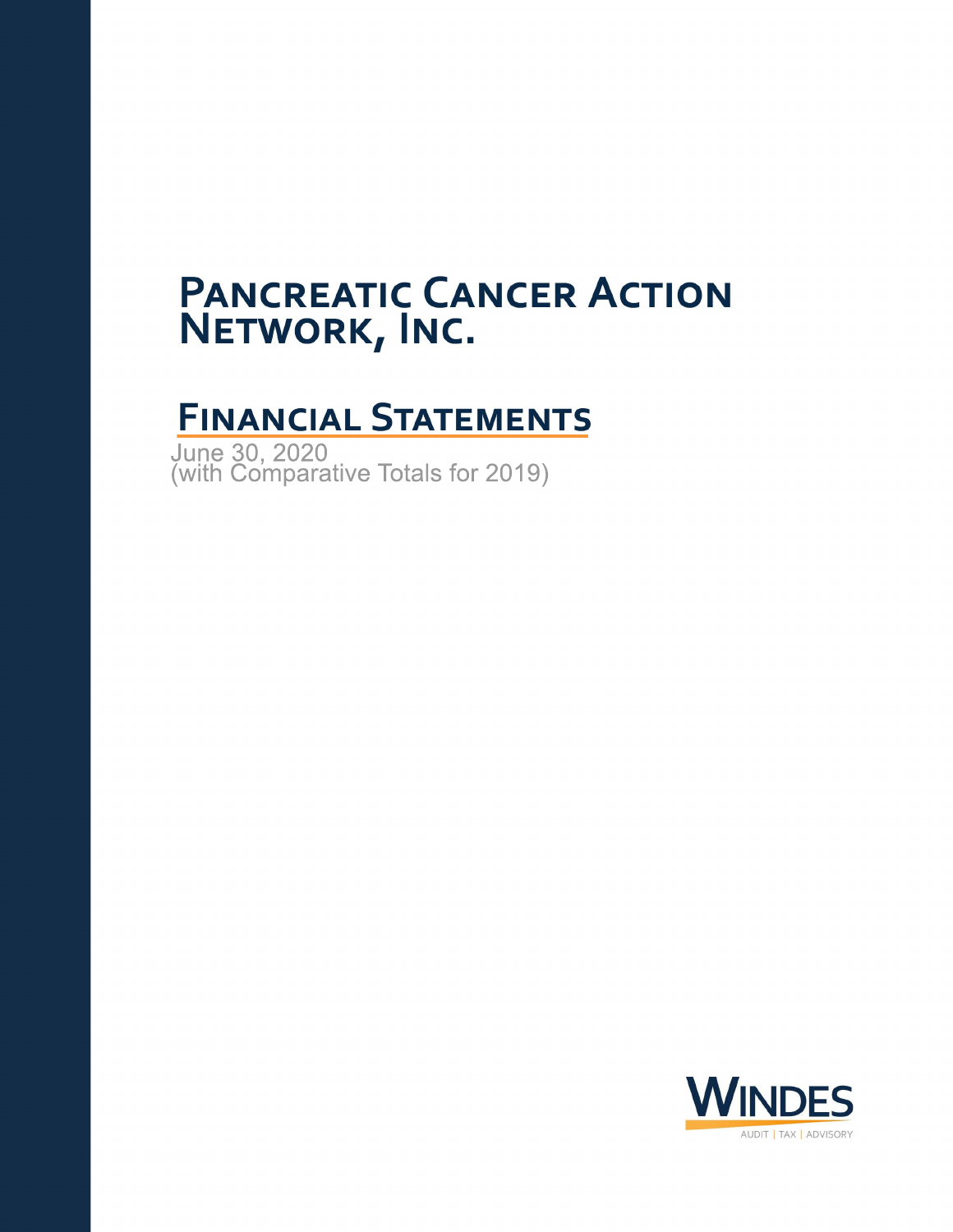# **CONTENTS**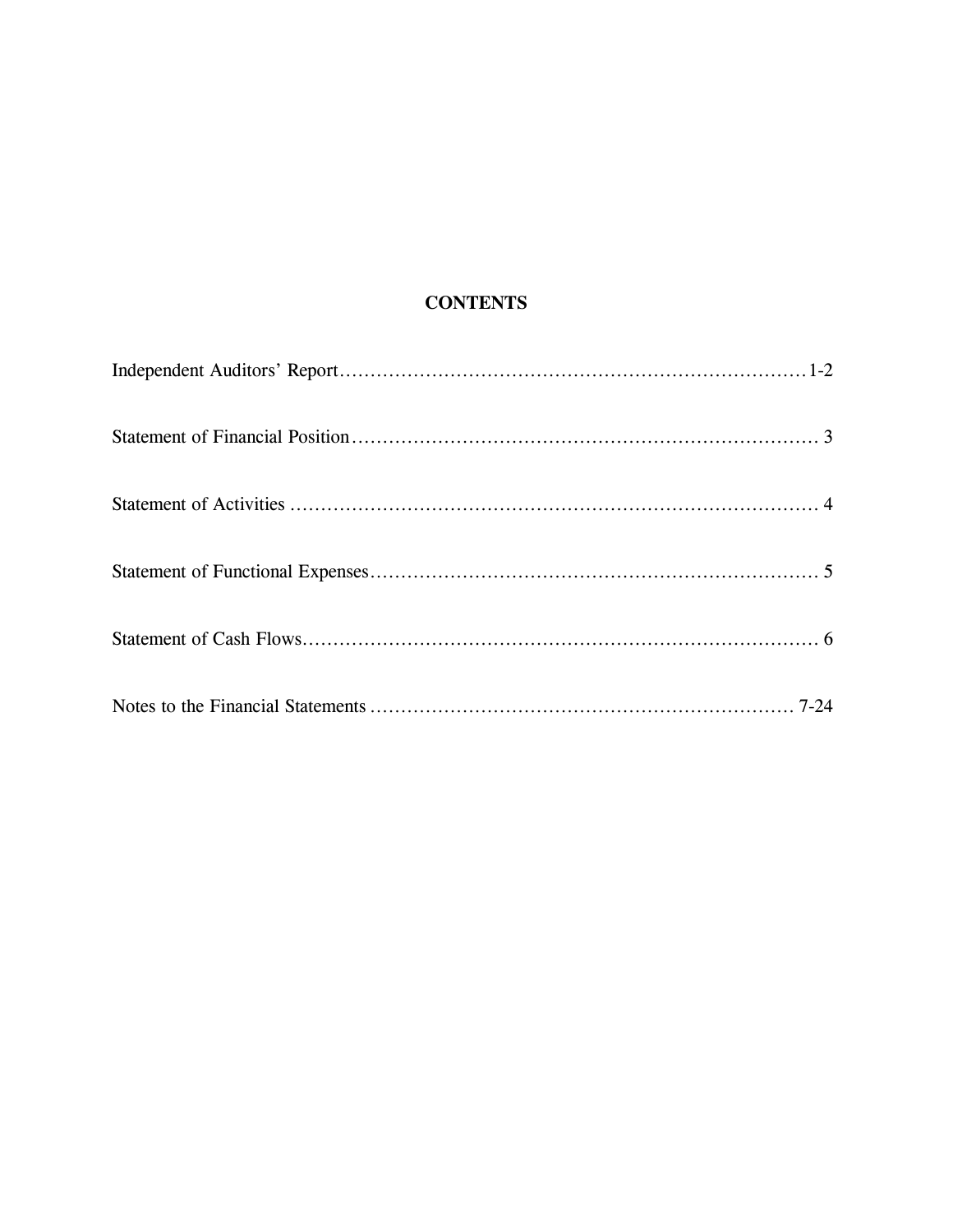# **INDEPENDENT AUDITORS' REPORT**

To the Board of Directors Pancreatic Cancer Action Network, Inc.

#### **Report on Financial Statements**

We have audited the accompanying financial statements of Pancreatic Cancer Action Network, Inc. (a nonprofit organization), which comprise the statement of financial position as of June 30, 2020, and the related statements of activities, functional expenses, and cash flows for the year then ended, and the related notes to the financial statements.

#### *Management's Responsibility for the Financial Statements*

Management is responsible for the preparation and fair presentation of these financial statements in accordance with accounting principles generally accepted in the United States of America; this includes the design, implementation, and maintenance of internal control relevant to the preparation and fair presentation of financial statements that are free from material misstatement, whether due to fraud or error.

#### *Auditors' Responsibility*

Our responsibility is to express an opinion on these financial statements based on our audit. We conducted our audit in accordance with auditing standards generally accepted in the United States of America. Those standards require that we plan and perform the audit to obtain reasonable assurance about whether the financial statements are free from material misstatement.

An audit involves performing procedures to obtain audit evidence about the amounts and disclosures in the financial statements. The procedures selected depend on the auditors' judgment, including the assessment of the risks of material misstatement of the financial statements, whether due to fraud or error. In making those risk assessments, the auditors consider internal control relevant to the entity's preparation and fair presentation of the financial statements in order to design audit procedures that are appropriate in the circumstances, but not for the purpose of expressing an opinion on the effectiveness of the entity's internal control. Accordingly, we express no such opinion. An audit also includes evaluating the appropriateness of accounting policies used and the reasonableness of significant accounting estimates made by management, as well as evaluating the overall presentation of the financial statements.

We believe that the audit evidence we have obtained is sufficient and appropriate to provide a basis for our audit opinion.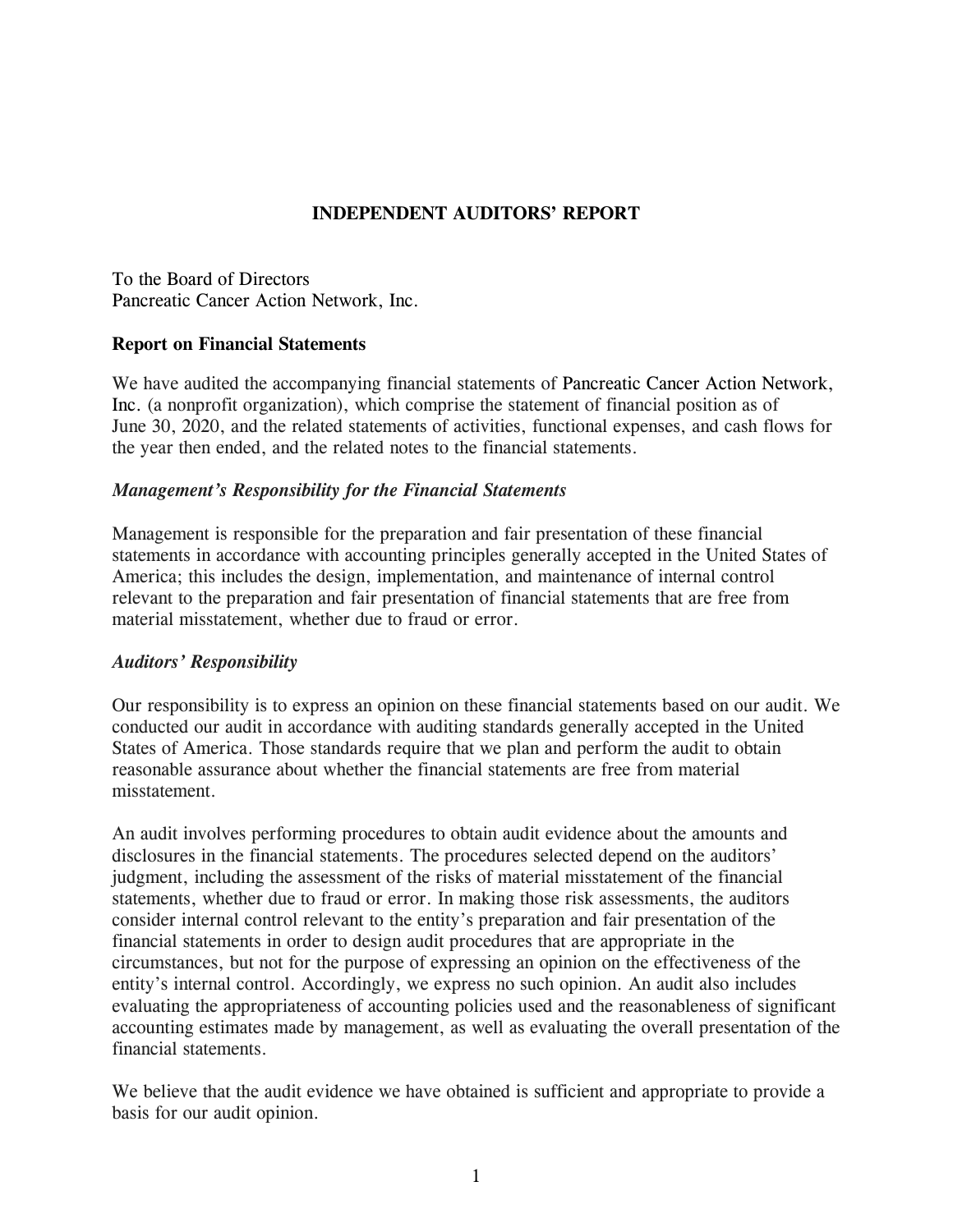## *Opinion*

In our opinion, the financial statements referred to above present fairly, in all material respects, the financial position of Pancreatic Cancer Action Network, Inc. as of June 30, 2020, and the changes in its net assets and its cash flows for the year then ended in accordance with accounting principles generally accepted in the United States of America.

## *Emphasis of Matter*

As discussed in Note 2 of the notes to the financial statements, during the year ended June 30, 2020, Pancreatic Cancer Action Network adopted Accounting Standards Update (ASU) No. 2014-09, *Revenue from Customers (Topic 606)* and ASU No. 2018-08, *Not-for-Profit Entities (Topic 958): Clarifying the Scope of the Accounting Guidance for Contributions Received and Contributions Made*. Our opinion is not modified with respect to this matter.

#### **Report on Summarized Comparative Information**

We have previously audited the Pancreatic Cancer Action Network, Inc.'s 2019 financial statements, and we expressed an unmodified opinion on those audited financial statements in our report dated November 7, 2019. In our opinion, the summarized comparative information presented herein as of and for the year ended June 30, 2019, is consistent, in all material respects, with the audited financial statements from which it has been derived.

Windes, Inc.

Long Beach, California October 23, 2020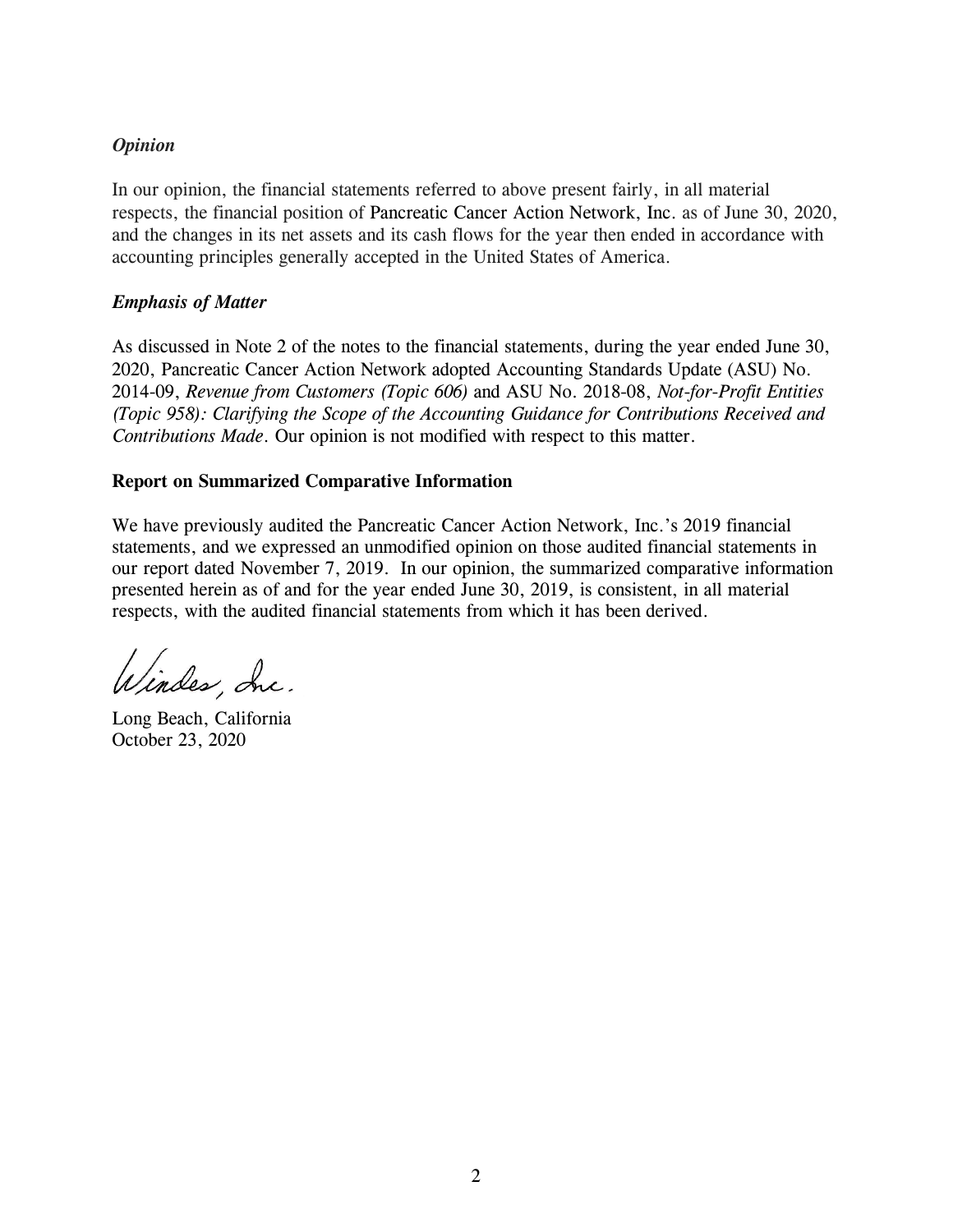# **STATEMENT OF FINANCIAL POSITION JUNE 30, 2020 (WITH COMPARATIVE TOTALS FOR 2019)**

## **ASSETS**

|                                               |    | <b>June 30,</b> |    |              |
|-----------------------------------------------|----|-----------------|----|--------------|
|                                               |    | 2020            |    | 2019         |
| <b>ASSETS</b>                                 |    |                 |    |              |
| Cash and cash equivalents                     | \$ | 19,170,253      | \$ | 19,880,749   |
| Investments                                   |    | 22,769,727      |    | 21,969,853   |
| Pledges receivable, net                       |    | 15,248,870      |    | 20,603,233   |
| Receivables                                   |    | 1,382,434       |    | 298,326      |
| Inventory                                     |    | 62,374          |    | 33,467       |
| Prepaid expenses                              |    | 1,169,049       |    | 610,114      |
| Property and equipment, net                   |    | 888,066         |    | 1,512,621    |
| Other assets                                  |    | 163,497         |    | 167,052      |
| <b>TOTAL ASSETS</b>                           | \$ | 60,854,270      | \$ | 65,075,415   |
| <b>LIABILITIES AND NET ASSETS</b>             |    |                 |    |              |
| <b>LIABILITIES</b>                            |    |                 |    |              |
| Accounts payable and accrued expenses         | \$ | 1,610,689       | \$ | 2,293,929    |
| Accrued wages and benefits                    |    | 2,131,305       |    | 1,724,018    |
| Grant obligations, net                        |    | 11,394,999      |    | 11,519,592   |
| Deferred lease liability                      |    | 511,638         |    | 493,744      |
| Note payable                                  |    | 1,950,000       |    |              |
| Capital lease obligations                     |    | 3,009           |    | 6,854        |
|                                               |    | 17,601,640      |    | 16,038,137   |
| <b>COMMITMENTS AND CONTINGENCIES (Note 9)</b> |    |                 |    |              |
| <b>NET ASSETS</b>                             |    |                 |    |              |
| Without donor restrictions:                   |    |                 |    |              |
| Undesignated                                  |    | 14,235,504      |    | 12,591,755   |
| Board designated operating reserve            |    | 13,040,000      |    | 12,070,000   |
|                                               |    | 27, 275, 504    |    | 24,661,755   |
| With donor restrictions                       |    | 15,977,126      |    | 24, 375, 523 |
|                                               |    | 43,252,630      |    | 49,037,278   |
| TOTAL LIABILITIES AND NET ASSETS              | \$ | 60,854,270      | \$ | 65,075,415   |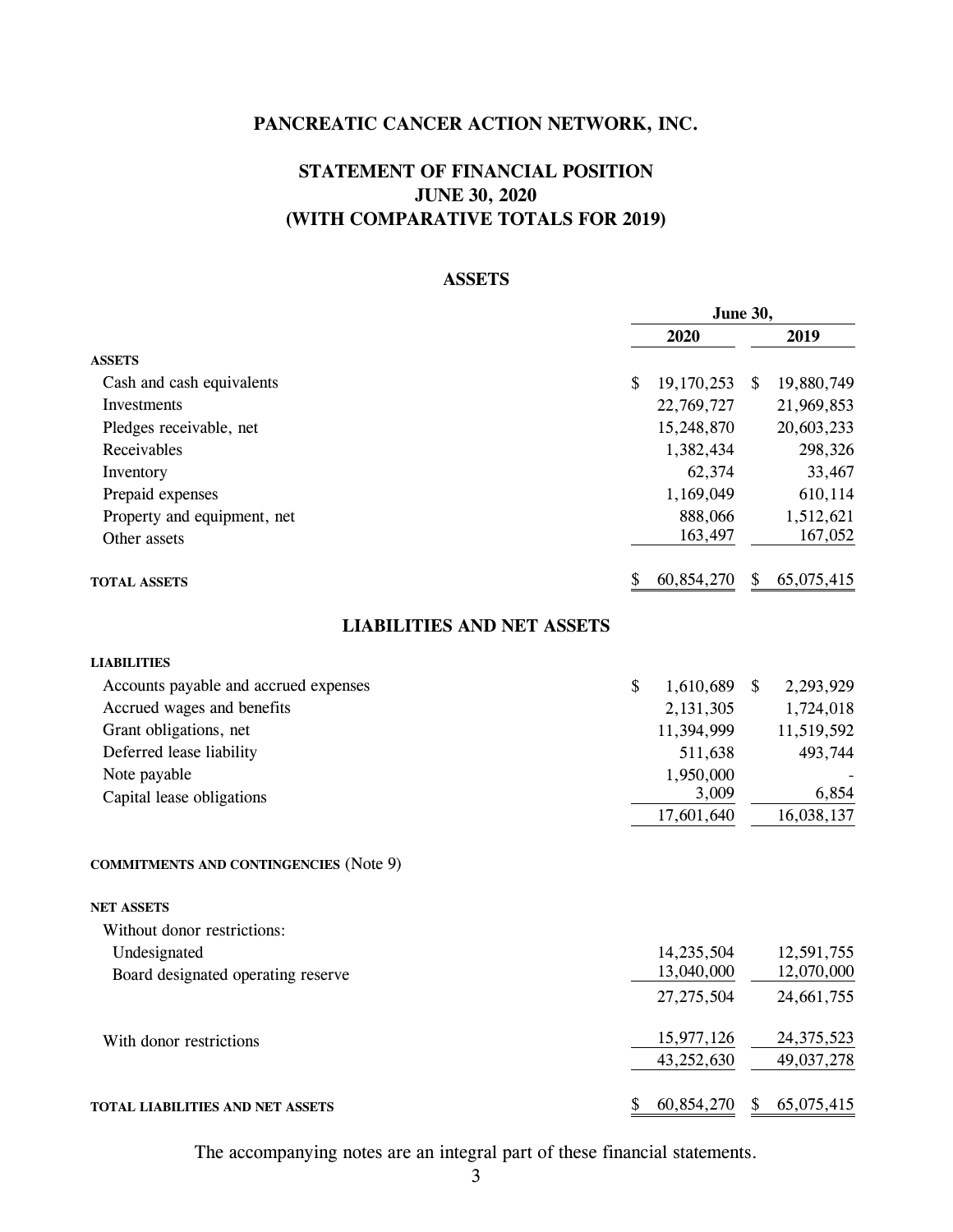# **STATEMENT OF ACTIVITIES FOR THE YEAR ENDED JUNE 30, 2020 (WITH COMPARATIVE TOTALS FOR 2019)**

|                                                     | <b>Without Donor</b> |                                            |               | <b>With Donor</b> |      | <b>June 30,</b> |                  |  |  |
|-----------------------------------------------------|----------------------|--------------------------------------------|---------------|-------------------|------|-----------------|------------------|--|--|
|                                                     |                      | <b>Restrictions</b><br><b>Restrictions</b> |               |                   | 2020 | 2019            |                  |  |  |
| REVENUE, EARNINGS AND OTHER SUPPORT                 |                      |                                            |               |                   |      |                 |                  |  |  |
| Contributions                                       | \$                   | 17,595,446                                 | - \$          | 5,883,195         | S.   | 23,478,641      | \$<br>26,020,904 |  |  |
| Special events (net of direct costs of \$1,277,100) |                      |                                            |               |                   |      |                 |                  |  |  |
| and \$2,247,239 for 2020 and 2019, respectively)    |                      | 11,960,871                                 |               |                   |      | 11,960,871      | 14,749,039       |  |  |
| Store sales, net                                    |                      | 37,135                                     |               |                   |      | 37,135          | 56,859           |  |  |
| Other income                                        |                      | 20,400                                     |               |                   |      | 20,400          | 4,740            |  |  |
| Investment return                                   |                      | 877,116                                    |               |                   |      | 877,116         | 1,208,547        |  |  |
| Net assets released from restrictions               |                      | 14,281,592                                 |               | (14, 281, 592)    |      |                 |                  |  |  |
| Total Revenue, Earnings and Other Support           |                      | 44,772,560                                 |               | (8,398,397)       |      | 36, 374, 163    | 42,040,089       |  |  |
| <b>EXPENSES</b>                                     |                      |                                            |               |                   |      |                 |                  |  |  |
| Program services:                                   |                      |                                            |               |                   |      |                 |                  |  |  |
| Research                                            |                      | 20,745,222                                 |               |                   |      | 20,745,222      | 15,837,193       |  |  |
| Advocacy                                            |                      | 1,283,742                                  |               |                   |      | 1,283,742       | 1,153,154        |  |  |
| Patient services                                    |                      | 4, 142, 739                                |               |                   |      | 4,142,739       | 3,748,725        |  |  |
| Community engagement                                |                      | 7,619,066                                  |               |                   |      | 7,619,066       | 8,013,690        |  |  |
| <b>Total Program Services</b>                       |                      | 33,790,769                                 |               |                   |      | 33,790,769      | 28,752,762       |  |  |
| Supporting services:                                |                      |                                            |               |                   |      |                 |                  |  |  |
| Management and operations                           |                      | 3,592,212                                  |               |                   |      | 3,592,212       | 3,374,965        |  |  |
| Development                                         |                      | 4,775,830                                  |               |                   |      | 4,775,830       | 3,709,880        |  |  |
| <b>Total Supporting Services</b>                    |                      | 8,368,042                                  |               |                   |      | 8,368,042       | 7,084,845        |  |  |
| <b>Total Expenses</b>                               |                      | 42,158,811                                 |               |                   |      | 42,158,811      | 35,837,607       |  |  |
| <b>CHANGE IN NET ASSETS</b>                         |                      | 2,613,749                                  |               | (8,398,397)       |      | (5,784,648)     | 6,202,482        |  |  |
| NET ASSETS AT BEGINNING OF YEAR                     |                      | 24, 661, 755                               |               | 24, 375, 523      |      | 49,037,278      | 42,834,796       |  |  |
| NET ASSETS AT END OF YEAR                           | \$                   | 27, 275, 504                               | <sup>\$</sup> | 15,977,126        | \$   | 43,252,630      | \$<br>49,037,278 |  |  |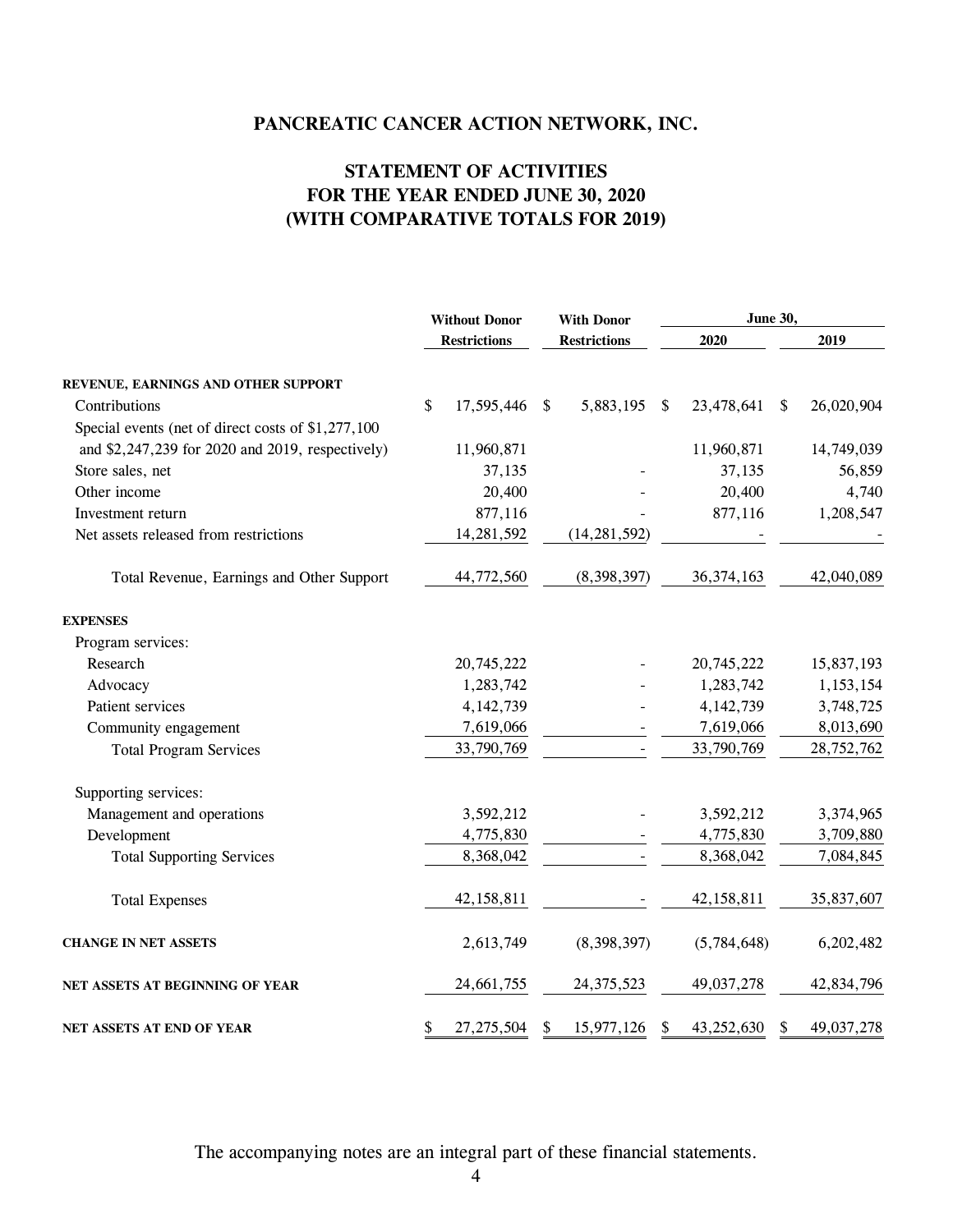# **STATEMENT OF FUNCTIONAL EXPENSES FOR THE YEAR ENDED JUNE 30, 2020 (WITH COMPARATIVE TOTALS FOR 2019)**

|                                       |      | <b>Program Services</b>                 |                             |            |    |                            |      |                                | <b>Supporting Services</b> |                                         |    |                            |      |                  |      |                                   |    |                      |    |                      |
|---------------------------------------|------|-----------------------------------------|-----------------------------|------------|----|----------------------------|------|--------------------------------|----------------------------|-----------------------------------------|----|----------------------------|------|------------------|------|-----------------------------------|----|----------------------|----|----------------------|
|                                       |      | Research &<br><b>Scientific Affairs</b> | Gov't Affairs<br>& Advocacy |            |    | Patient<br><b>Services</b> |      | Community<br><b>Engagement</b> |                            | <b>Total Program</b><br><b>Services</b> |    | Management<br>& Operations |      | Develop-<br>ment |      | <b>Total</b><br><b>Supporting</b> |    | <b>Total</b><br>2020 |    | <b>Total</b><br>2019 |
| <b>Salaries</b>                       |      | 4,086,059 \$                            |                             | 766,016 \$ |    | 2,504,217 \$               |      | 3,814,186 \$                   |                            | 11,170,478 \$                           |    | 2,282,387 \$               |      | 2,625,295 \$     |      | 4,907,682 \$                      |    | 16,078,160 \$        |    | 13,422,529           |
| Payroll taxes and benefits            |      | 593,109                                 |                             | 124,537    |    | 433,011                    |      | 639,859                        |                            | 1,790,516                               |    | 354,200                    |      | 415,255          |      | 769,455                           |    | 2,559,971            |    | 2,139,982            |
| Research                              |      | 13,466,014                              |                             |            |    |                            |      | $\overline{\phantom{a}}$       |                            | 13,466,014                              |    |                            |      |                  |      | $\overline{a}$                    |    | 13,466,014           |    | 9,457,575            |
| Conferences                           |      | 138,293                                 |                             |            |    |                            |      | 34                             |                            | 138,327                                 |    |                            |      |                  |      |                                   |    | 138,327              |    | 168,601              |
| Workshops                             |      | 23,866                                  |                             |            |    | 9,941                      |      | 815,255                        |                            | 849,062                                 |    | 156                        |      |                  |      | 156                               |    | 849,218              |    | 1,660,851            |
| Special events                        |      |                                         |                             |            |    |                            |      |                                |                            |                                         |    |                            |      | 27,494           |      | 27,494                            |    | 27,494               |    | 78,041               |
| Professional services                 |      | 541,076                                 |                             | 181,866    |    | 126,115                    |      | 538,070                        |                            | 1,387,127                               |    | 207,971                    |      | 864,663          |      | 1,072,634                         |    | 2,459,761            |    | 1,969,738            |
| Accounting, legal and regulatory fees |      | 127,870                                 |                             | 2,517      |    | 7,821                      |      | 12,437                         |                            | 150,645                                 |    | 13,361                     |      | 7,908            |      | 21,269                            |    | 171,914              |    | 202,551              |
| Advertising                           |      | 26,376                                  |                             | 4,892      |    | 261,396                    |      | 252,066                        |                            | 544,730                                 |    | 14,425                     |      | 29,222           |      | 43,647                            |    | 588,377              |    | 633,349              |
| Insurance                             |      | 68,130                                  |                             | 5,298      |    | 23,852                     |      | 75,645                         |                            | 172,925                                 |    | 15,625                     |      | 17,714           |      | 33,339                            |    | 206,264              |    | 163,839              |
| Bank and processing fees              |      | 198,186                                 |                             | 36,847     |    | 122,057                    |      | 186,112                        |                            | 543,202                                 |    | 109,944                    |      | 122,292          |      | 232,236                           |    | 775,438              |    | 897,064              |
| Occupancy                             |      | 332,285                                 |                             | 62,082     |    | 207,337                    |      | 314,385                        |                            | 916,089                                 |    | 182,793                    |      | 206,981          |      | 389,774                           |    | 1,305,863            |    | 1,320,522            |
| Information technology                |      | 208,695                                 |                             | 35,004     |    | 122,891                    |      | 340,929                        |                            | 707,519                                 |    | 138,454                    |      | 147,901          |      | 286,355                           |    | 993,874              |    | 784,807              |
| Supplies                              |      | 21,707                                  |                             | 3,989      |    | 13,469                     |      | 20,132                         |                            | 59,297                                  |    | 11,663                     |      | 14,215           |      | 25,878                            |    | 85,175               |    | 59,886               |
| Printing                              |      | 3,453                                   |                             | 581        |    | 95,845                     |      | 4,605                          |                            | 104,484                                 |    | 1,641                      |      | 16,666           |      | 18,307                            |    | 122,791              |    | 423,503              |
| Postage and shipping                  |      | 8,384                                   |                             | 1,858      |    | 67,982                     |      | 23,595                         |                            | 101,819                                 |    | 4,097                      |      | 28,402           |      | 32,499                            |    | 134,318              |    | 240,588              |
| Travel and development                |      | 90,196                                  |                             | 3,966      |    | 10,542                     |      | 319,554                        |                            | 424,258                                 |    | 3,439                      |      | 78,948           |      | 82,387                            |    | 506,645              |    | 688,643              |
| Staff support                         |      | 200,361                                 |                             | 20,773     |    | 81,006                     |      | 147,564                        |                            | 449,704                                 |    | 75,408                     |      | 85,849           |      | 161,257                           |    | 610,961              |    | 445,689              |
| Equipment and maintenance             |      | 13,265                                  |                             | 2,446      |    | 8,175                      |      | 20,998                         |                            | 44,884                                  |    | 7,260                      |      | 8,212            |      | 15,472                            |    | 60,356               |    | 63,559               |
| Directors' meetings                   |      |                                         |                             |            |    |                            |      |                                |                            |                                         |    | 68,086                     |      |                  |      | 68,086                            |    | 68,086               |    | 87,391               |
| Miscellaneous                         |      | 36,356                                  |                             | 19,138     |    | 7,202                      |      | 33,154                         |                            | 95,850                                  |    | 66,132                     |      | 38,960           |      | 105,092                           |    | 200,942              |    | 145,971              |
| Depreciation and amortization         |      | 561,541                                 |                             | 11,932     |    | 39,880                     |      | 60,486                         |                            | 673,839                                 |    | 35,170                     |      | 39,853           |      | 75,023                            |    | 748,862              |    | 782,928              |
| 2020 TOTALS                           |      | 20,745,222                              | -S                          | 1,283,742  | -S | 4, 142, 739                | -S   | 7,619,066                      | -S                         | 33,790,769                              | S  | 3,592,212                  | - \$ | 4,775,830        | - \$ | 8,368,042                         | \$ | 42,158,811           |    |                      |
| 2019 TOTALS                           |      | 15,837,193                              | -S                          | 1,153,154  | -S | 3,748,725                  | - \$ | 8,013,690                      | -S                         | 28,752,762                              | -S | 3,374,965                  | -8   | 3,709,880        | -8   | 7,084,845                         |    |                      | \$ | 35,837,607           |
| PERCENTAGE OF TOTAL EXPENSES:         |      |                                         |                             |            |    |                            |      |                                |                            |                                         |    |                            |      |                  |      |                                   |    |                      |    |                      |
|                                       | 2020 | 49%                                     |                             | 3%         |    | 10%                        |      | 18%                            |                            | 80%                                     |    | 9%                         |      | 11%              |      | 20%                               |    | 100%                 |    |                      |
|                                       | 2019 | 44%                                     |                             | $3\%$      |    | 11%                        |      | 22%                            |                            | 80%                                     |    | 10%                        |      | 10%              |      | 20%                               |    |                      |    | 100%                 |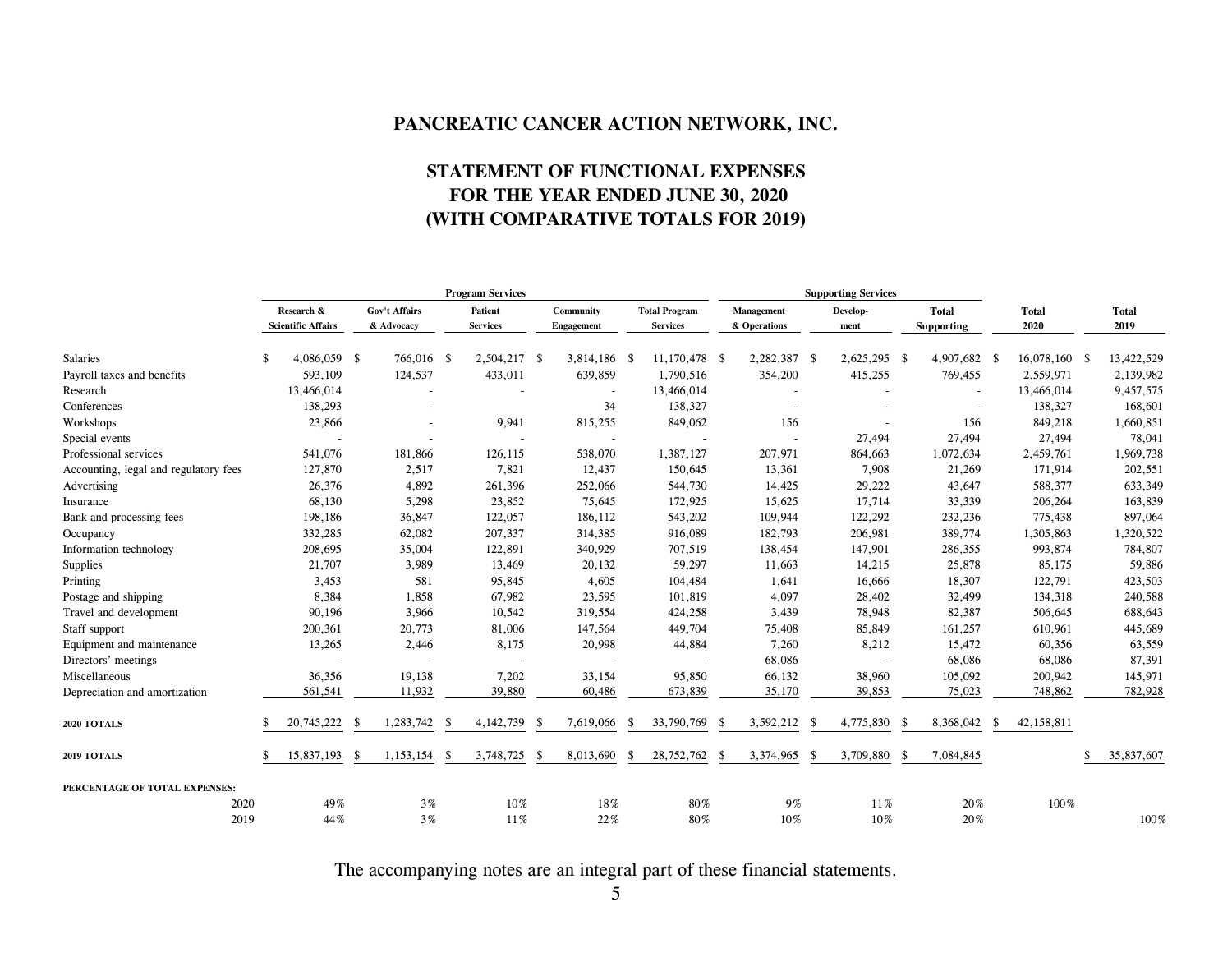# **STATEMENT OF CASH FLOWS FOR THE YEAR ENDED JUNE 30, 2020 (WITH COMPARATIVE TOTALS FOR 2019)**

|                                                           | For the Year Ended<br><b>June 30,</b> |                  |  |  |  |
|-----------------------------------------------------------|---------------------------------------|------------------|--|--|--|
|                                                           | 2020                                  | 2019             |  |  |  |
| <b>CASH FLOWS FROM OPERATING ACTIVITIES</b>               |                                       |                  |  |  |  |
| Change in net assets                                      | \$<br>$(5,784,648)$ \$                | 6,202,482        |  |  |  |
| Adjustments to reconcile change in net assets to net cash |                                       |                  |  |  |  |
| from operating activities:                                |                                       |                  |  |  |  |
| Depreciation and amortization                             | 748,862                               | 782,928          |  |  |  |
| Net realized and unrealized gains on investments          | (134, 956)                            | (461, 930)       |  |  |  |
| Loss on disposal of equipment                             |                                       | 2,511            |  |  |  |
| Provision for uncollectible pledges                       | 60,000                                | 50,000           |  |  |  |
| Changes in operating assets and liabilities:              |                                       |                  |  |  |  |
| Pledges receivable                                        | 5,294,363                             | 3,334,753        |  |  |  |
| Receivables                                               | (1,084,108)                           | 173,220          |  |  |  |
| Inventory                                                 | (28,908)                              | 517              |  |  |  |
| Prepaid expenses                                          | (558, 935)                            | (132, 818)       |  |  |  |
| Other assets                                              | 3,555                                 | (2, 442)         |  |  |  |
| Accounts payable and accrued expenses                     | (683, 240)                            | 539,994          |  |  |  |
| Accrued wages and benefits                                | 407,287                               | 506,781          |  |  |  |
| Grant obligations                                         | (124, 593)                            | 1,692,686        |  |  |  |
| Deferred lease liability                                  | 17,895                                | 42,795           |  |  |  |
| Net Cash Provided By (Used In) Operating Activities       | (1,867,426)                           | 12,731,477       |  |  |  |
| CASH FLOWS FROM INVESTING ACTIVITIES                      |                                       |                  |  |  |  |
| Purchase of investments                                   | (12, 193, 441)                        | (19,705,536)     |  |  |  |
| Proceeds from sale of investments                         | 11,528,523                            | 21,146,013       |  |  |  |
| Proceeds from sale of equipment                           |                                       | 2,072            |  |  |  |
| Purchase of property and equipment                        | (124, 307)                            | (128, 361)       |  |  |  |
| Net Cash Provided By (Used In) Investing Activities       | (789, 225)                            | 1,314,188        |  |  |  |
| <b>CASH FLOWS FROM FINANCING ACTIVITIES</b>               |                                       |                  |  |  |  |
| Payments made on note payable                             |                                       | (41, 397)        |  |  |  |
| Proceeds received from loan obligation                    | 1,950,000                             |                  |  |  |  |
| Payments on capital lease obligations                     | (3, 845)                              | (3,537)          |  |  |  |
| Net Cash Provided By (Used In) Financing Activities       | 1,946,155                             | (44, 934)        |  |  |  |
| NET CHANGE IN CASH AND CASH EQUIVALENTS                   | (710, 496)                            | 14,000,731       |  |  |  |
|                                                           |                                       |                  |  |  |  |
| CASH AND CASH EQUIVALENTS AT BEGINNING OF YEAR            | 19,880,749                            | 5,880,018        |  |  |  |
| CASH AND CASH EQUIVALENTS AT END OF YEAR                  | \$<br>19,170,253                      | \$<br>19,880,749 |  |  |  |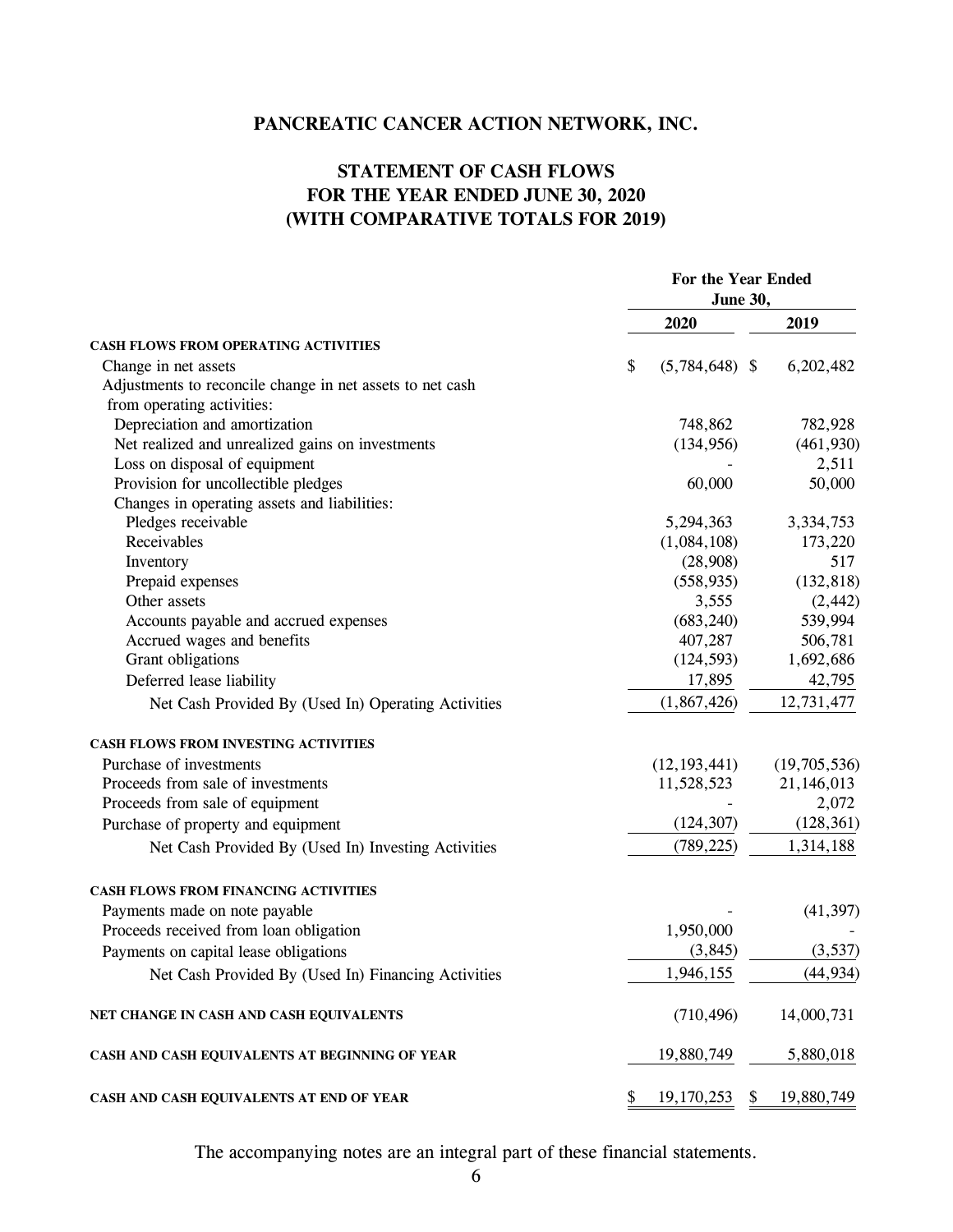# **NOTES TO THE FINANCIAL STATEMENTS JUNE 30, 2020 (WITH COMPARATIVE TOTALS FOR 2019)**

#### **NOTE 1 – Organization and Business**

The Pancreatic Cancer Action Network, Inc. (the Organization) is a nationwide network of people dedicated to working together to advance research, support patients and create hope for those afflicted with pancreatic cancer. The Organization raises money for direct private funding of research and advocates for more aggressive federal research funding of medical breakthroughs in prevention, diagnosis, and treatment. The Organization fills the void of information and options by giving patients and caregivers the personalized and reliable information they need to make informed decisions. Additionally, the Organization helps individuals and communities across the country work together to raise awareness about pancreatic cancer and the funds to find a cure. Precision Promise is the Organization's groundbreaking platform developed to accelerate new treatment options for pancreatic cancer patients and dramatically improve outcomes. This approach includes basic and translational research funding, key opinion leader and industry partnerships, early-stage clinical development, and ultimately evaluating therapies for potential FDA approval through our adaptive clinical trial. The Early Detection Initiative is a program designed to discover key pancreatic cancer biomarkers and develop an early detection test. The study will hone in on a screenable population of people, those with new-onset diabetes — some of whom will develop pancreatic cancer. It will collect and analyze blood samples as well as use imaging in the hopes of creating a screening process to proactively find patients' pancreatic cancer earlier. The Organization's activities are conducted from offices in Manhattan Beach, California, Washington, D.C. and New York, New York.

The Organization derives most of its revenue from contributions and special events. The Organization hosts various outreach events utilizing a volunteer network. The volunteer network is comprised of community-based team members across the country who volunteer their time to raise awareness and educate their communities about pancreatic cancer. In 2020 and 2019, volunteer-based events raised \$11,960,871 and \$14,749,039, respectively, net of related direct expenses.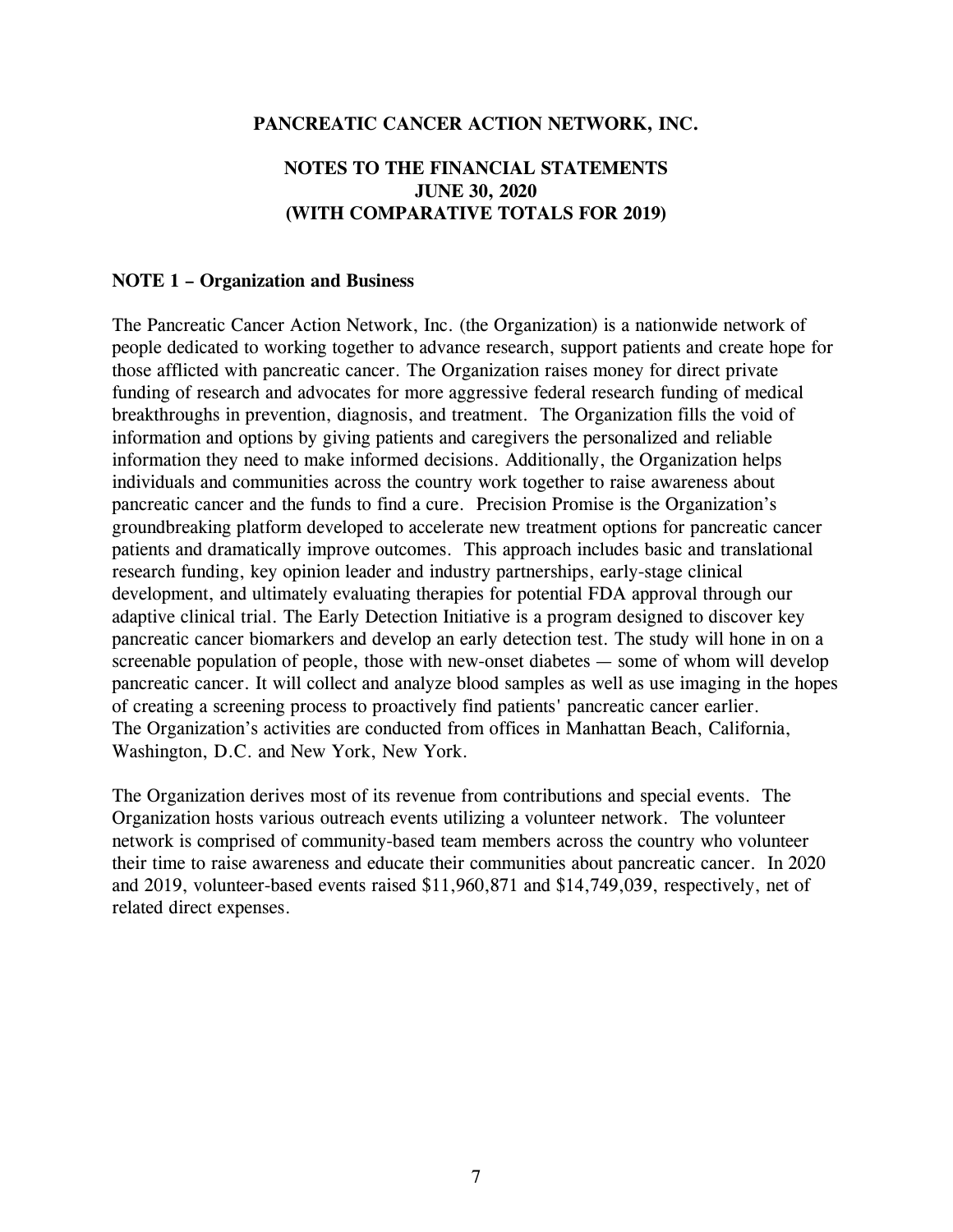# **NOTES TO THE FINANCIAL STATEMENTS JUNE 30, 2020 (WITH COMPARATIVE TOTALS FOR 2019)**

#### **NOTE 2 – Summary of Significant Accounting Policies**

#### *Basis of Presentation*

The financial statements of the Organization have been prepared in conformity with generally accepted accounting principles applicable to nonprofit organizations. Accordingly, the Organization's net assets are classified for financial reporting purposes as net assets without donor restrictions and net assets with donor restrictions based on the existence or absence of donor-imposed restrictions.

Net assets without donor restrictions are not subject to donor-imposed restrictions and include those net assets that may be used by the Organization for any of its programs or administrative support, including current and future grant awards and obligations for which funding from future restricted giving is uncertain.

Net assets with donor restrictions are subject to donor-imposed restrictions which will be met either by the Organization's actions or the passage of time. Donor-imposed restrictions may be temporary in nature; resulting from donor stipulations that resources be used for certain programs or services or used after a specified date. Items that increase this net asset category are contributions restricted to time or purpose and include contributions that may be used for any purpose upon receipt at a future date. Net assets with donor restrictions are reclassified to net assets without donor restrictions when the restrictions have been met or have expired. Donor-imposed restrictions may be perpetual in nature; resulting from donor stipulations that resources be maintained in perpetuity. Funds are held in perpetuity while the income is available for general use. At June 30, 2020 and 2019, the Organization had no net assets with donor-imposed restrictions which were perpetual in nature.

#### *Prior-Period Information*

The financial statements include certain prior-year summarized comparative information in total but not by net asset class. Such information does not include sufficient detail to constitute a presentation in conformity with accounting principles generally accepted in the United States of America. Accordingly, such information should be read in conjunction with the Organization's audited financial statements for the year ended June 30, 2019 with an auditors' report date of November 7, 2019, from which the summarized information was derived.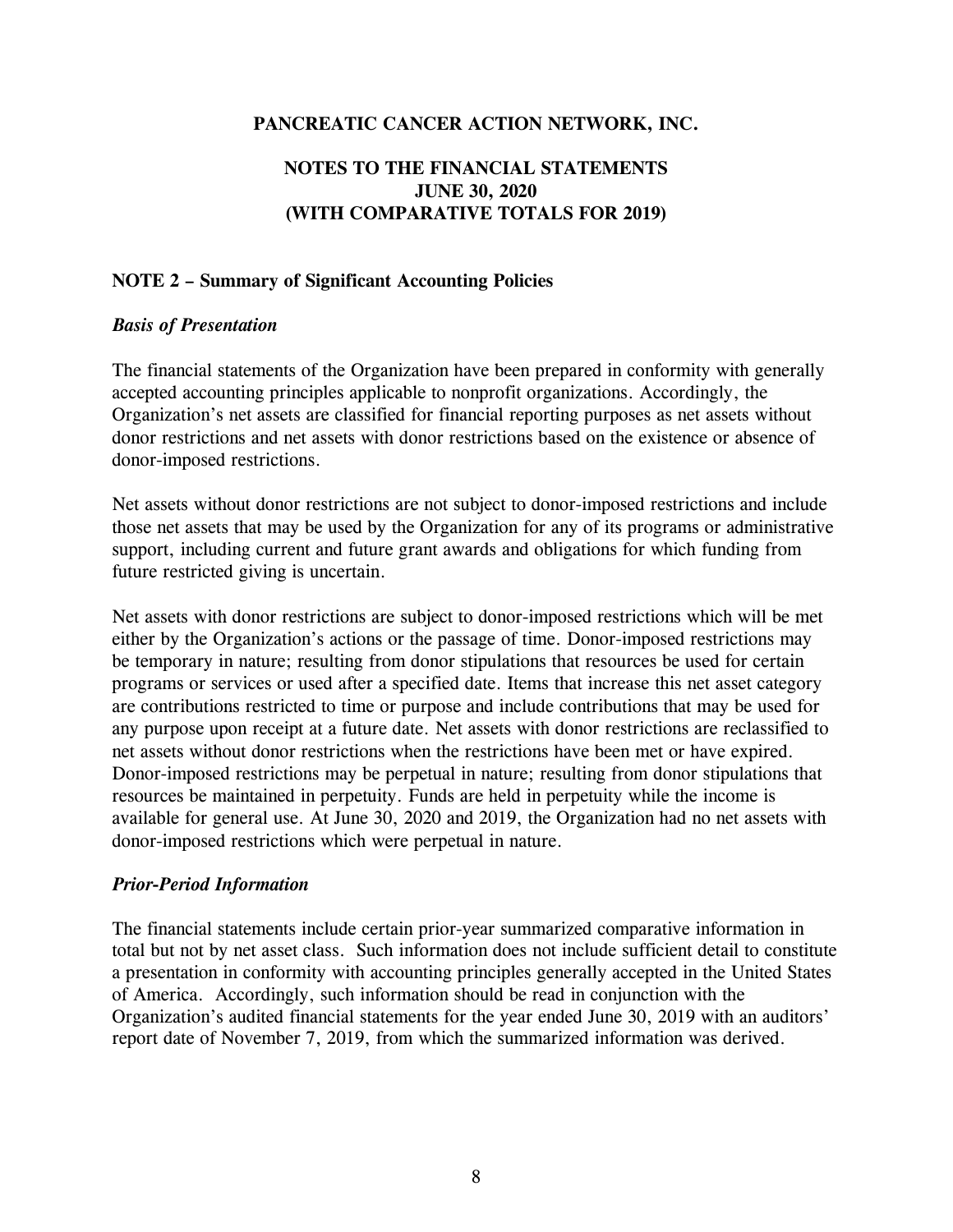# **NOTES TO THE FINANCIAL STATEMENTS JUNE 30, 2020 (WITH COMPARATIVE TOTALS FOR 2019)**

#### **NOTE 2 – Summary of Significant Accounting Policies (Continued)**

#### *Use of Estimates and Assumptions*

In preparing financial statements in conformity with accounting principles generally accepted in the United States of America, management makes estimates and assumptions affecting the reported amounts of assets and liabilities and disclosures of contingent assets and liabilities at the date of the financial statements and the reported amounts of revenue and expenses during the reporting period. Significant items subject to such estimates and assumptions, among others, include the carrying amount of property and equipment and the allowance for pledges receivable. Actual results could differ from those estimates.

#### *Recently Adopted Accounting Standards*

Beginning July 1, 2019, the Organization adopted Accounting Standards Update (ASU) No. 2014-09, *Revenue from Contracts with Customers (Topic 606)* and ASU No. 2018-08, *Not-for-Profit Entities (Topic 958): Clarifying the Scope and the Accounting Guidance for Contributions Received and Contributions Made*, and has applied them prospectively. ASU 2014-09 replaces most existing revenue recognition guidance in U.S. GAAP and requires an entity to recognize the amount of revenue to which it expects to be entitled for the transfer of promised goods or services to customers. ASU 2018-08 provides additional guidance on characterizing grants and similar contracts with resource providers as either exchange transactions or contributions, as well as distinguishing between conditional and unconditional contributions. No significant reclassifications to prior-year amounts were necessary in order to adopt the new standards.

#### *Cash and Cash Equivalents*

The Organization considers all highly liquid debt instruments purchased with original maturities of three months or less to be cash equivalents. The Organization maintains its cash in financial institutions which, at times, may exceed federally insured limits. Historically, the Organization has not experienced any losses in such accounts. Management believes the Organization is not exposed to any significant credit risk on cash and cash equivalents.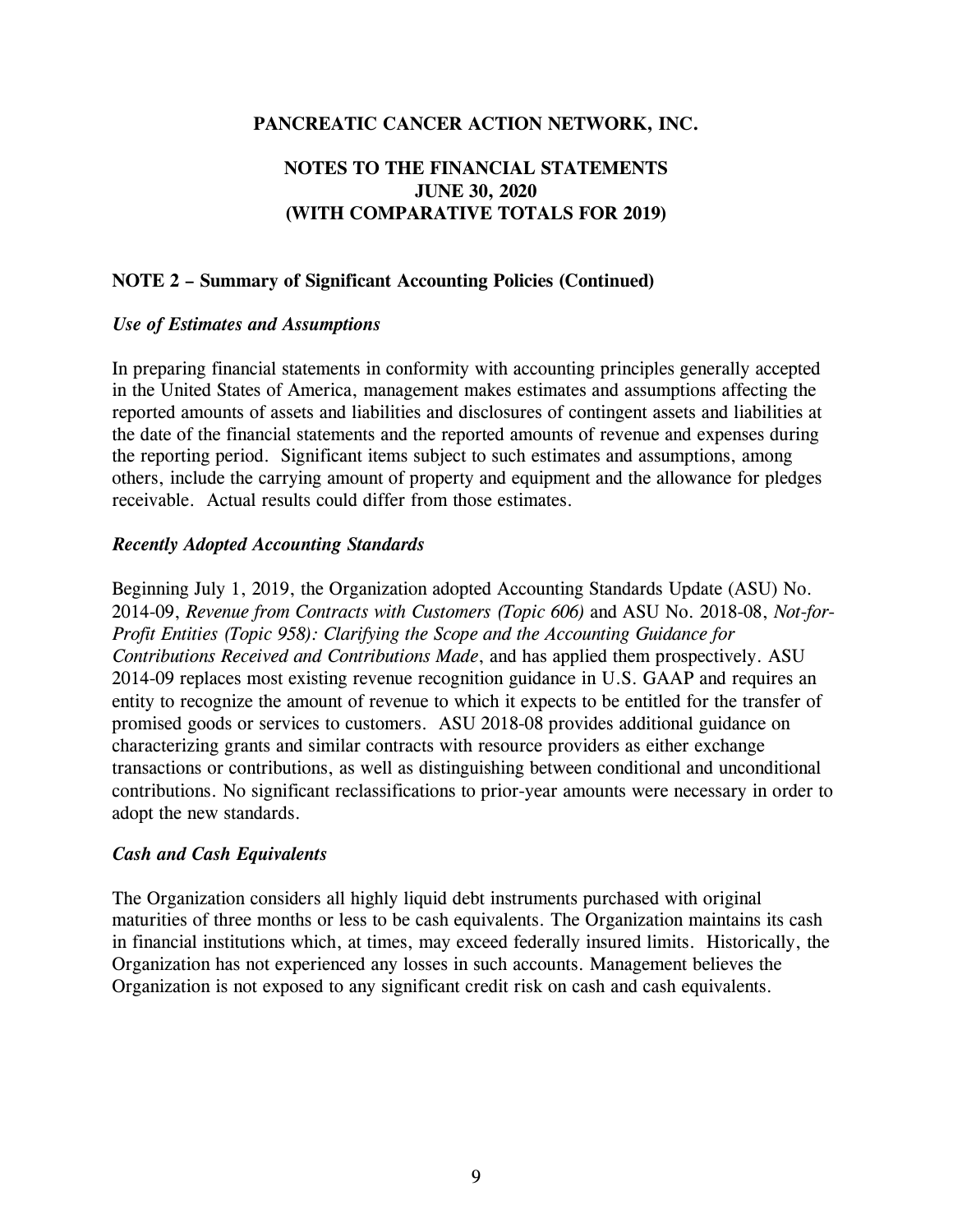# **NOTES TO THE FINANCIAL STATEMENTS JUNE 30, 2020 (WITH COMPARATIVE TOTALS FOR 2019)**

## **NOTE 2 – Summary of Significant Accounting Policies (Continued)**

#### *Investments*

Investments are recorded at fair value at quoted market prices, when available, or market prices provided by recognized broker dealers. If listed prices or quotes are not available, fair value is based upon externally developed models that use unobservable inputs due to the limited market activity of the investment. In addition to gains and losses on investment sale transactions, investment income includes dividends and interest and is recognized as revenue in the period in which it is earned. Changes in fair value are recorded as unrealized gains (losses). Investment income amounts are reported as an increase in net assets without donor restrictions unless otherwise restricted by the donor. Contributions of securities from donors are recorded at fair value at the time the gift is made.

Investments are exposed to various risks such as interest rate, market, and credit risks. Due to the level of risk associated with investments, it is at least reasonably possible that changes in the fair value of investments will occur in the near term and that such changes could materially affect the financial statements.

#### *Pledges Receivable*

The Organization recognizes donors' unconditional promises to give cash or other assets as revenue in the period promises are made. Unconditional promises to give that are expected to be collected within one year are recorded at their net realizable value. Those promises to give that are expected to be collected over a period in excess of one year are recorded at the present value of their estimated future cash flows, discounted using an estimated market return rate of 3%. Amortization of the discount to present value is included in contribution revenue. Conditional promises to give are not recognized as revenue until the conditions are met.

#### *Inventory*

Inventory consists of various branded promotional items that are held for sale. Inventory is stated at the lower of cost or market determined by using the first-in, first-out (FIFO) method.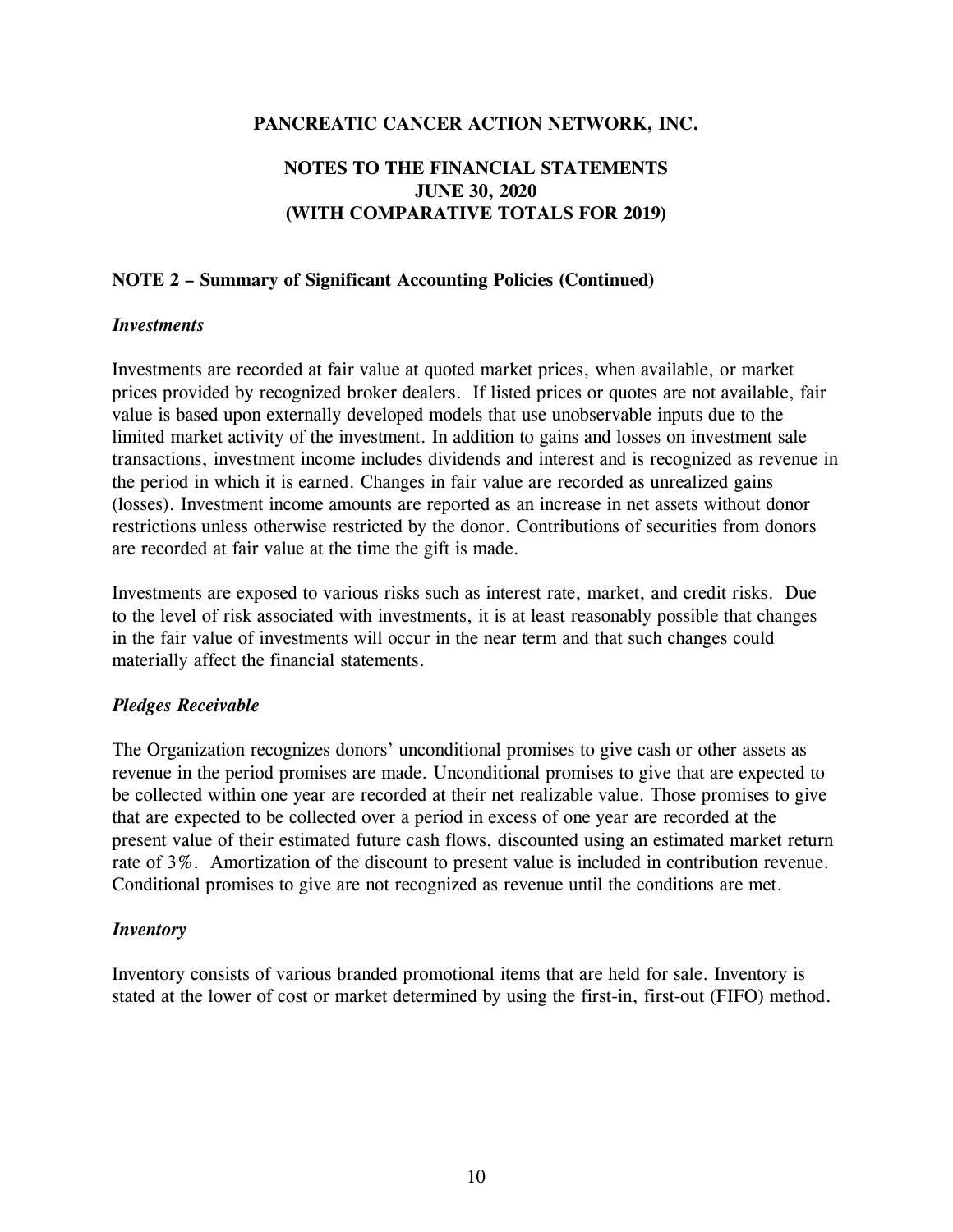# **NOTES TO THE FINANCIAL STATEMENTS JUNE 30, 2020 (WITH COMPARATIVE TOTALS FOR 2019)**

## **NOTE 2 – Summary of Significant Accounting Policies (Continued)**

#### *Property and Equipment*

Property and equipment are stated at cost, except for donated assets, which, except for certain facility improvements, are recorded at fair value at the time of receipt. The Organization capitalizes expenditures for property and equipment greater than \$5,000. Additionally, the Organization capitalizes certain direct costs associated with the development of its web-site and its clinical trials database system.

Depreciation and amortization expense is calculated using the straight-line method over estimated useful lives of three to ten years for furniture and equipment, computer software and internally developed asset costs. Leasehold improvements and equipment under capital lease obligations are amortized on a straight-line basis over the estimated life of the asset or the remaining life of the lease, whichever is shorter.

#### *Fair Value Measurements*

The Organization follows the guidance required for fair value measurements of financial and nonfinancial assets and liabilities that are recognized or disclosed at fair value in the financial statements on a recurring or nonrecurring basis. The fair value of a financial instrument is the price that would be received to sell an asset or paid to transfer a liability in an orderly transaction between market participants at the measurement date. Fair value is best determined based upon quoted market prices. However, in certain instances, there are no quoted market prices for the Organization's various financial instruments. In cases where quoted market prices are not available, fair values are based on estimates using present value or other valuation techniques.

The Organization groups its assets and liabilities measured at fair value in three levels, based on the markets in which the assets and liabilities are traded and the reliability of the assumptions used to determine fair value. The three levels of the fair value hierarchy are as follows:

- Level 1 inputs are quoted prices (unadjusted) in active markets for identical assets or liabilities that the Organization has the ability to access at the measurement date.
- Level 2 inputs are inputs other than quoted prices included within level 1 that are observable for the asset or liability, either directly or indirectly.
- Level 3 inputs are unobservable inputs for the asset or liability.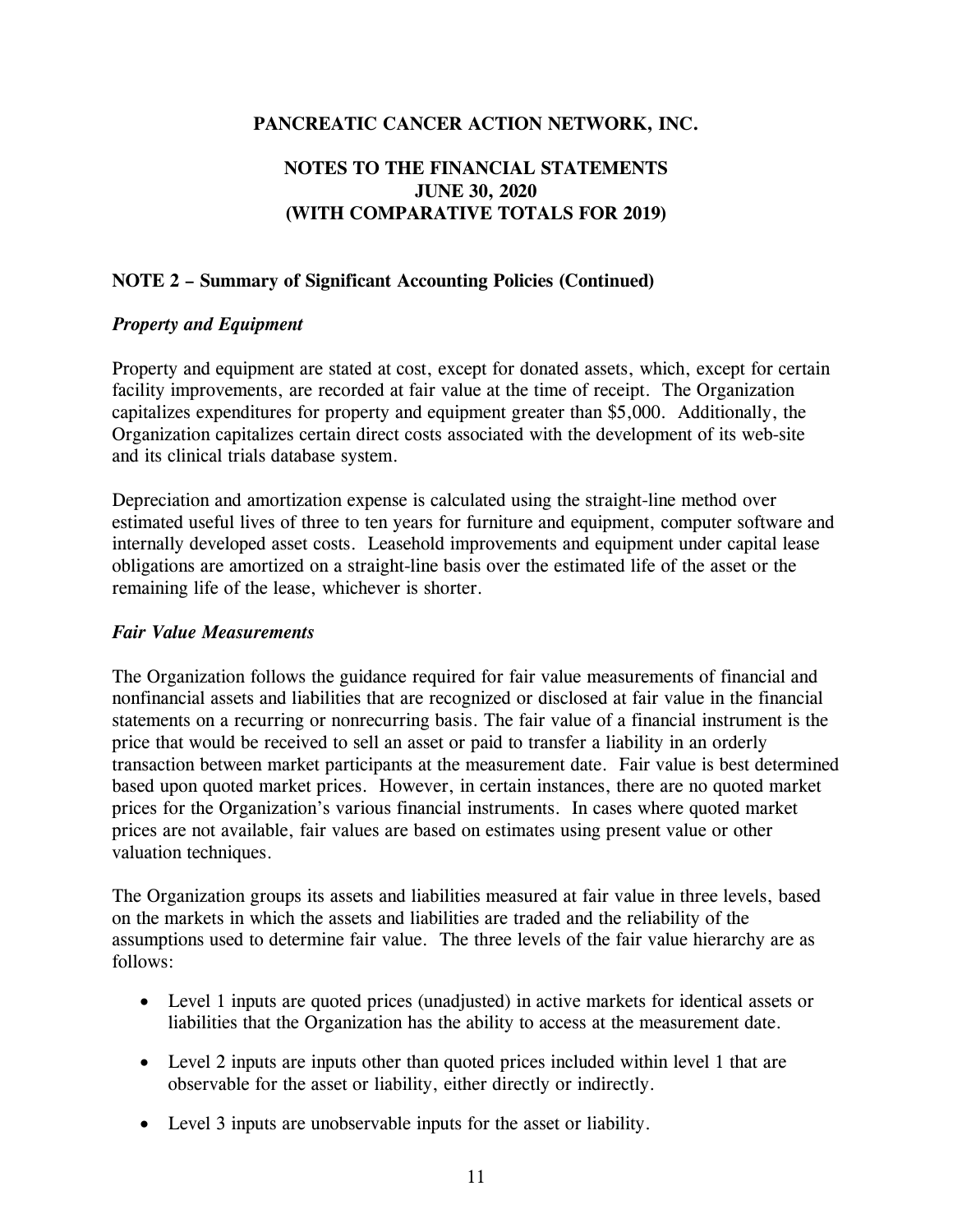# **NOTES TO THE FINANCIAL STATEMENTS JUNE 30, 2020 (WITH COMPARATIVE TOTALS FOR 2019)**

#### **NOTE 2 – Summary of Significant Accounting Policies (Continued)**

#### *Fair Value Measurements (Continued)*

The Organization's assessment of the significance of a particular input to the fair value measurements requires judgment, and may affect the valuation of the assets and liabilities being measured and their placement within the fair value hierarchy.

#### *Contributions*

Contributions are recognized as revenue in the period received or pledged and are considered to be available for unrestricted use, unless specifically restricted by the donor. Contributions received with donor-imposed restrictions are recorded as net assets with donor restrictions revenue. When a donor restriction expires, that is, when a stipulated time restriction ends or purpose restriction is accomplished, net assets with donor restrictions are reclassified to net assets without donor restrictions and reported in the statement of activities as net assets released from restrictions.

Bequests are recognized at the time the Organization receives notification of its right to them as a beneficiary, the proceeds are subject to reasonable estimation, and there are no known or probable impediments to receipt of the bequeathed gift. As of June 30, 2020, there were no outstanding bequest receivables. As of June 30, 2019, there was one outstanding bequest valued at \$10,000. Bequests are included in pledges receivable in the accompanying statement of financial position.

Donated materials, contributed services, and other noncash donations are recorded as contributions at their estimated fair values on the date received. The Organization recorded \$11,863 and \$259,907, representing the estimated fair value of donated goods and services for the years ended June 30, 2020 and 2019, respectively. Many individuals, most of whom are active in one of the 61 nationwide Community Engagement volunteer affiliates as of June 30, 2020, volunteer their time and perform a variety of tasks that assist the Organization with its programs and administration. These donated services are not reflected in the financial statements because they do not meet the criteria for inclusion. Also, the financial statements do not reflect approximately \$105,000 and \$84,000 in professional legal services provided to the Organization at no cost for the years ended June 30, 2020 and 2019, respectively.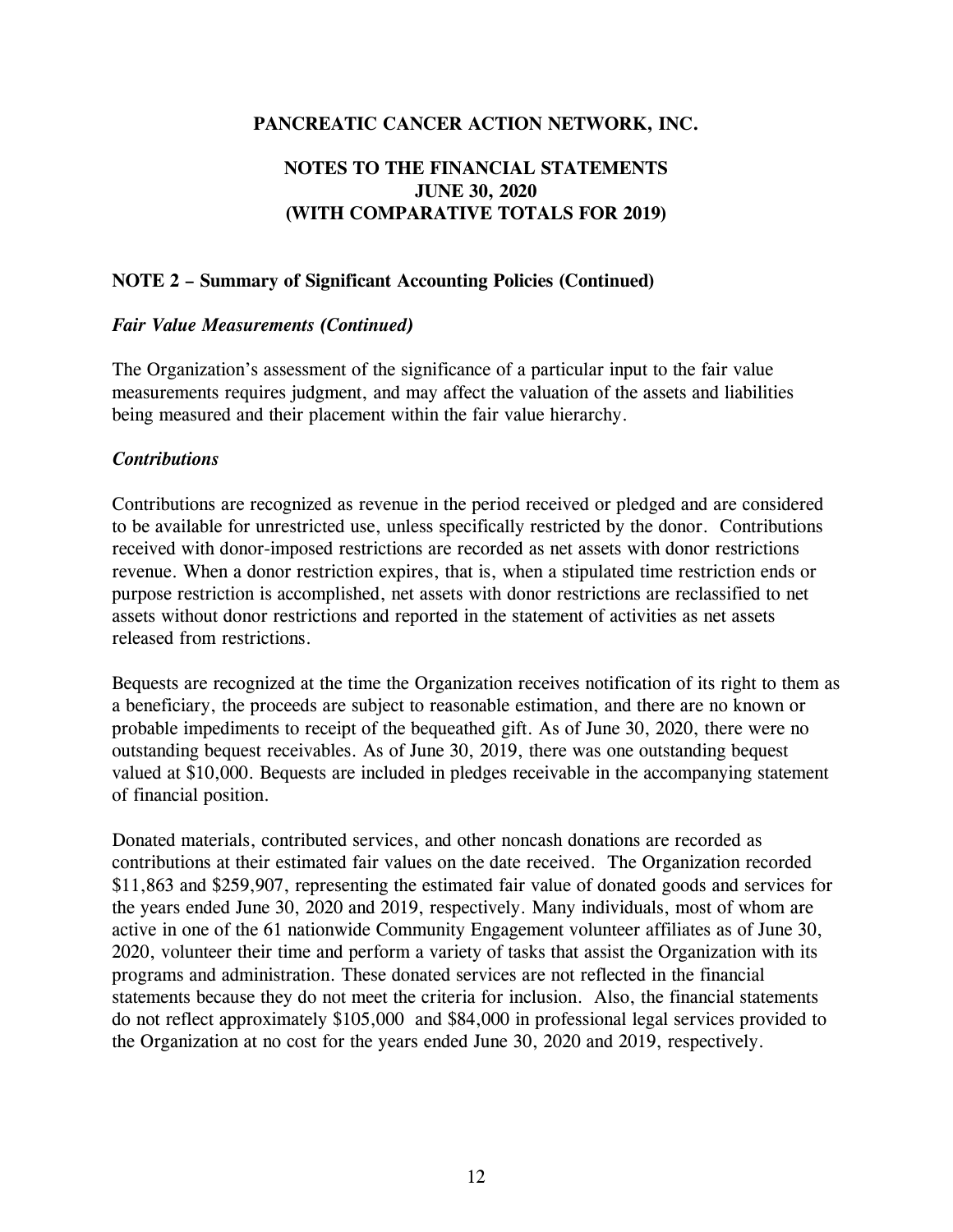# **NOTES TO THE FINANCIAL STATEMENTS JUNE 30, 2020 (WITH COMPARATIVE TOTALS FOR 2019)**

#### **NOTE 2 – Summary of Significant Accounting Policies (Continued)**

#### *Research Grants*

The Organization awards peer-reviewed research grants to investigators who are devoted to scientific research related to pancreatic cancer. Research grants include periodic reporting and compliance requirements that, if not met, allow the Organization to rescind its promise to pay future award installments. In addition, grant agreements for the Precision Promise and Early Detection Initiative programs have been included in grant obligations. Grants and fees are recognized as expense when the grant is awarded to a named recipient. Grants with payment terms in excess of one year from the fiscal year-end are discounted to the present value of the obligation using a discount rate based on the market interest rate applicable to the year in which the obligation is made. During the years ended June 30, 2020 and 2019, grants payable was discounted using rates of .29% and 1.76%, respectively. Unused grant awards are returned to the Organization and reduce the research grant expense in the year returned.

#### *Advertising Costs*

Advertising costs are expensed in the period the advertisement is run and charged directly to the program benefiting from the advertisement. Advertising expenses that affect more than one functional area are allocated to applicable areas based on ratios estimated by management. During the years ended June 30, 2020 and 2019, advertising expense totaled \$588,376 and \$633,349, respectively.

#### *Income Taxes*

The Organization is exempt from income taxes under Section  $501(c)(3)$  of the Internal Revenue Code and applicable state laws. In December 2017, the Tax Cuts and Jobs Act (the Act) was enacted, which may result in additional unrelated business taxable income on certain fringe benefits. The Organization recognizes the financial statement benefit of tax positions, such as filing status of tax-exempt, only after determining that the relevant tax authority would more likely than not sustain the position following an audit. The Organization had no material, net unrelated business income, requiring recognition for the years ended June 30, 2020 and 2019. The Organization is subject to potential income tax audits on open tax years by any taxing jurisdiction in which it operates. The statute of limitations for federal and California state purposes is generally three and four years, respectively.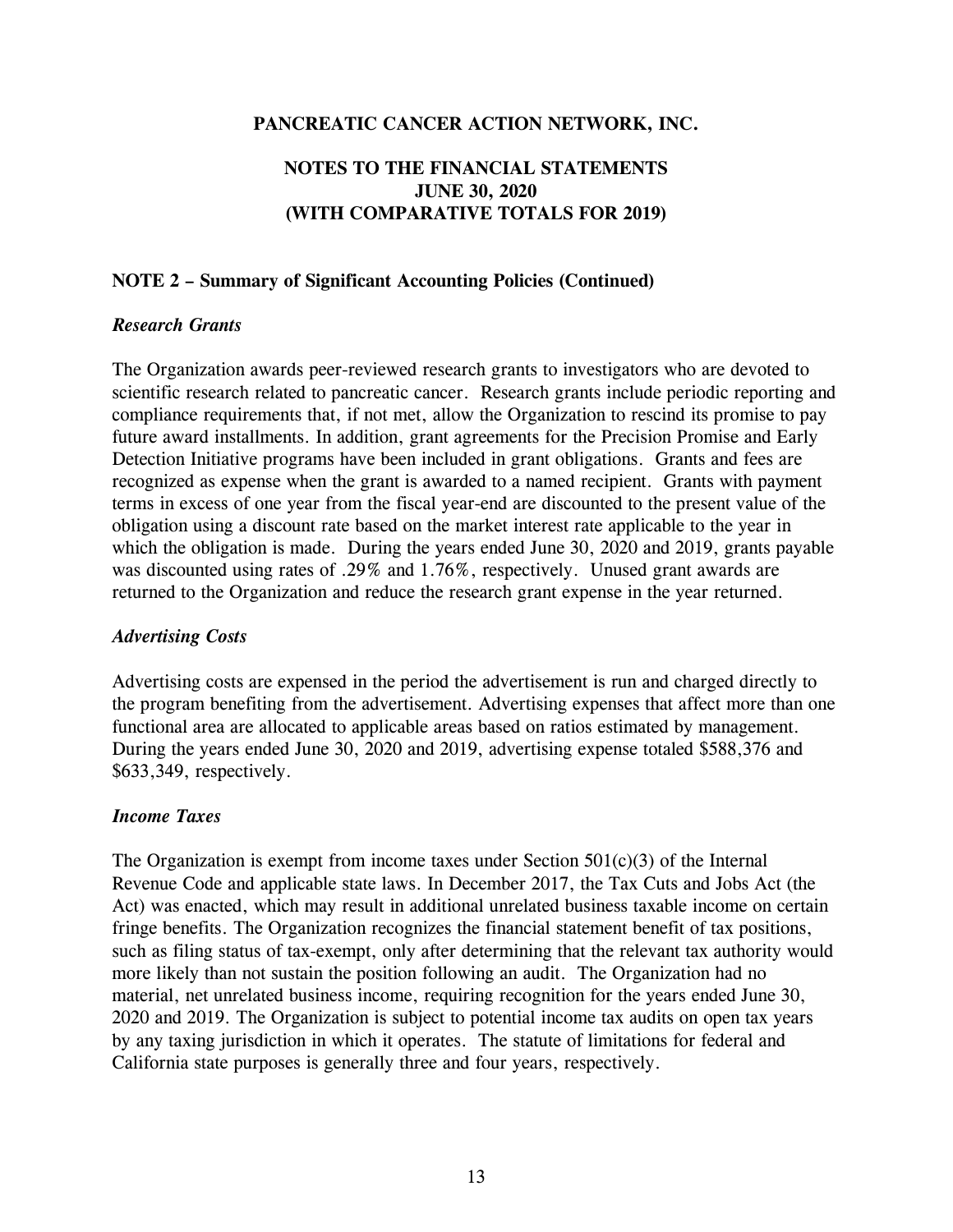# **NOTES TO THE FINANCIAL STATEMENTS JUNE 30, 2020 (WITH COMPARATIVE TOTALS FOR 2019)**

#### **NOTE 2 – Summary of Significant Accounting Policies (Continued)**

#### *Functional Expenses*

Operating expenses directly identified with a functional area are charged to that area. Expenses affecting more than one functional area are allocated to the respective areas on the basis of ratios estimated by management. The expenses that are allocated include depreciation and amortization and occupancy, as well as salaries and benefits, which are allocated on the basis of estimates of time and effort.

#### *Recently Issued Accounting Pronouncements*

In February 2016, the FASB issued ASU 2016-02, *Leases (Topic 842)* (ASU 2016-02). The guidance in this ASU supersedes the leasing guidance in *Leases (Topic 840)*. Under the new guidance, lessees are required to recognize lease assets and lease liabilities on the balance sheet for all leases with terms longer than 12 months. Leases will be classified as either finance or operating, with classification affecting the pattern of expense recognition in the income statement. The new standard is effective for fiscal years beginning after December 15, 2021, including interim periods within those fiscal years. The new lease standard requires a modified retrospective approach for all leases existing at, or entered into after the date of initial adoption, with an option to elect to use certain transition relief. The Organization is currently evaluating the impact of the adoption of the new standard on the financial statements.

In September 2020, the FASB issued ASU 2020-07, *Not-for-Profit Entities (Topic 958): Presentation and Disclosures by Not-for-Profit Entities for Contributed Nonfinancial Assets*, which requires a not-for-profit to present contributed nonfinancial assets as a separate line item in the statement of activities, apart from contributions of cash or other financial assets. Additionally, the standard requires a not-for-profit to disclose a disaggregation of the amount of contributed nonfinancial assets by category that depicts the type of nonfinancial assets and additional information related to the monetization, utilization, and valuation of the contributed nonfinancial assets. The ASU is effective for annual reporting periods beginning after June 15, 2021. The Organization is currently evaluating the impact of the adoption of the new standard on the financial statements.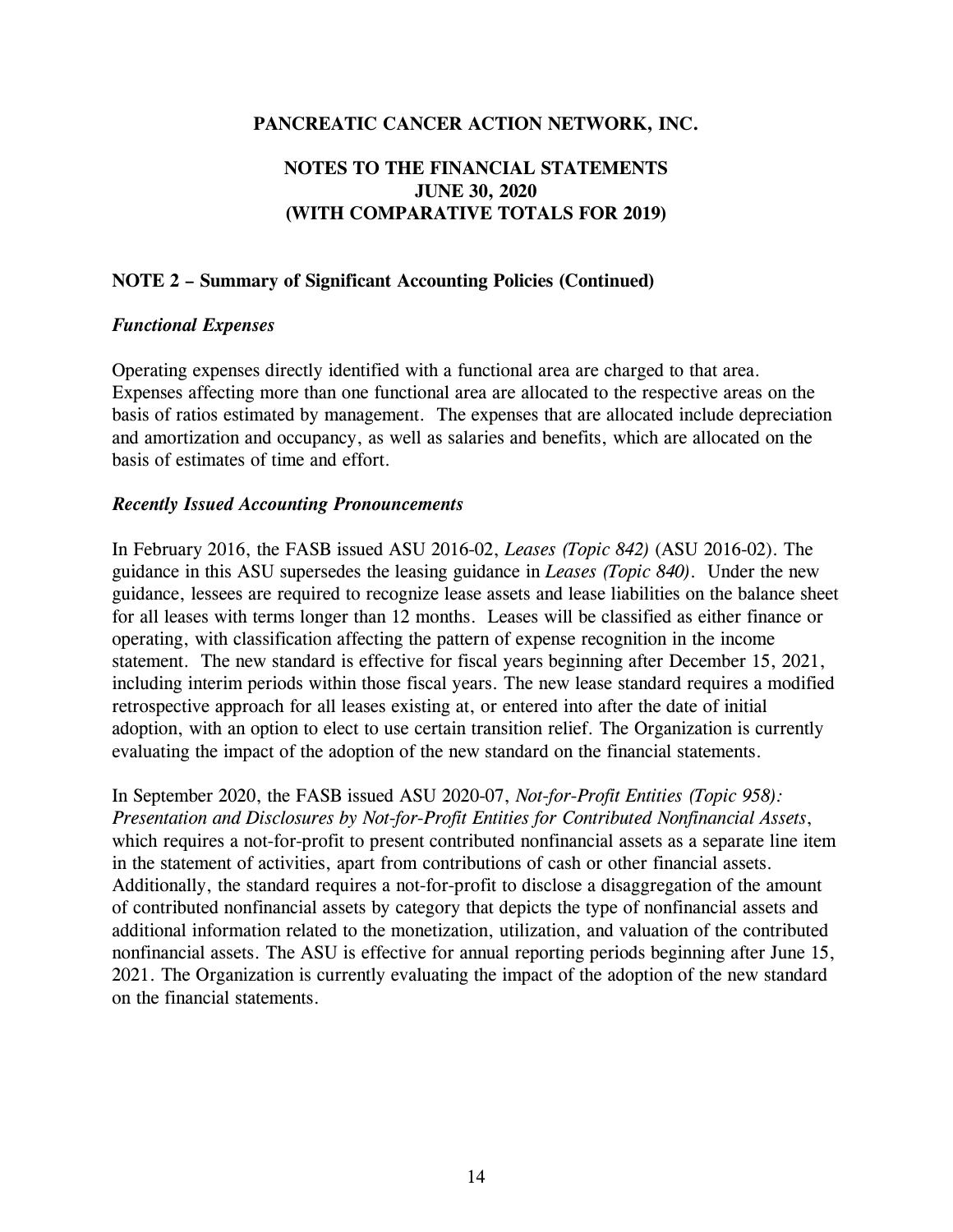# **NOTES TO THE FINANCIAL STATEMENTS JUNE 30, 2020 (WITH COMPARATIVE TOTALS FOR 2019)**

#### **NOTE 2 – Summary of Significant Accounting Policies (Continued)**

#### *Subsequent Events*

In preparing these financial statements, the Organization's management has evaluated subsequent events and transactions for potential recognition or disclosure through October 23, 2020, the date at which the financial statements were available to be issued.

#### **NOTE 3 – Liquidity and Availability**

The total financial assets held by the Organization at June 30, 2020 and the amounts of those financial assets that could be made available for general expenditures within one year of the date of the statement of financial position are summarized in the following table:

| Cash and cash equivalents                                        | 19,170,253<br>\$ |
|------------------------------------------------------------------|------------------|
| Investments                                                      | 22,769,727       |
| Pledges receivable, net                                          | 15,248,870       |
| Receivables                                                      | 1,382,434        |
|                                                                  | 58, 571, 284     |
| Less amounts not available to be used within one<br>year due to: |                  |
| Donor designated for purpose or time                             | (15, 977, 126)   |
| Board designation for operating reserve                          | (13,040,000)     |
| Financial assets available to meet general                       |                  |
| expenditures within one year:                                    | 29,554,158       |

The Organization maintains a policy of structuring its financial assets to be available as its general expenditures, liabilities, and other obligations come due. As further explained in Note 10, the Board designation for operating reserve has been established to provide the Organization with flexibility in responding to changing economic conditions.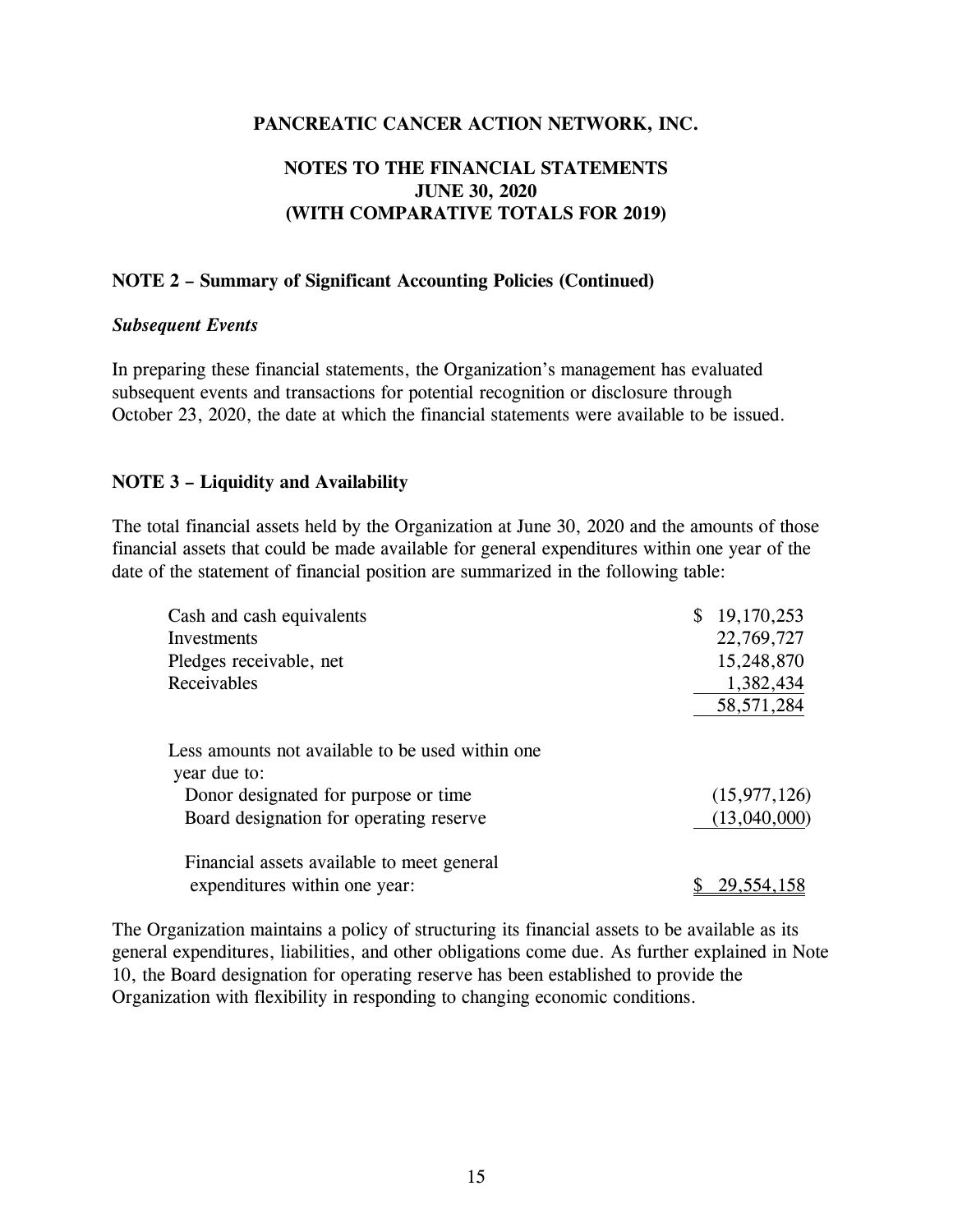## **NOTES TO THE FINANCIAL STATEMENTS JUNE 30, 2020 (WITH COMPARATIVE TOTALS FOR 2019)**

#### **NOTE 4 – Investments**

Investments held at June 30, 2020 and 2019 consist of:

|                                 |                 | 2020              | 2019            |                   |  |  |  |  |
|---------------------------------|-----------------|-------------------|-----------------|-------------------|--|--|--|--|
|                                 | Cost            | <b>Fair Value</b> | Cost            | <b>Fair Value</b> |  |  |  |  |
| <b>Fixed Income Securities:</b> |                 |                   |                 |                   |  |  |  |  |
| Corporate bonds                 | \$<br>4,789,033 | 5,093,393<br>\$   | 4,269,740<br>\$ | 4,386,700<br>\$   |  |  |  |  |
| US Federal agencies             | 4,502,579       | 4,736,185         | 4,700,038       | 4,857,255         |  |  |  |  |
| Mortgage pools and              |                 |                   |                 |                   |  |  |  |  |
| other fixed income              | 260,489         | 332,480           |                 |                   |  |  |  |  |
| Mutual and exchange             |                 |                   |                 |                   |  |  |  |  |
| traded funds:                   |                 |                   |                 |                   |  |  |  |  |
| Bond funds                      | 5,775,286       | 5,631,895         | 6,518,171       | 6,391,839         |  |  |  |  |
| Equity funds and                |                 |                   |                 |                   |  |  |  |  |
| other assets                    | 3,099,443       | 2,931,300         | 2,072,565       | 2,094,537         |  |  |  |  |
| Common stocks                   | 3,103,855       | 4,044,474         | 3,281,161       | 4,239,522         |  |  |  |  |
|                                 | \$21,530,685    | 22,769,727<br>S   | \$20,841,675    | \$21,969,853      |  |  |  |  |

At June 30, 2020, fixed income securities bear maturity dates through 2031.

Investment returns from these investments and other interest-bearing accounts are summarized as follows:

|                                                                        | For the Year Ended<br><b>June 30,</b> |                    |
|------------------------------------------------------------------------|---------------------------------------|--------------------|
|                                                                        | 2020                                  | 2019               |
| Dividend and interest income, net<br>Net realized and unrealized gains | 742,160<br>134,956                    | 746,617<br>461,930 |
|                                                                        | 877,116                               | 1,208,547          |

Dividend and interest income is reported net of investment advisor and bank fees of \$165,822 and \$140,447 in 2020 and 2019, respectively.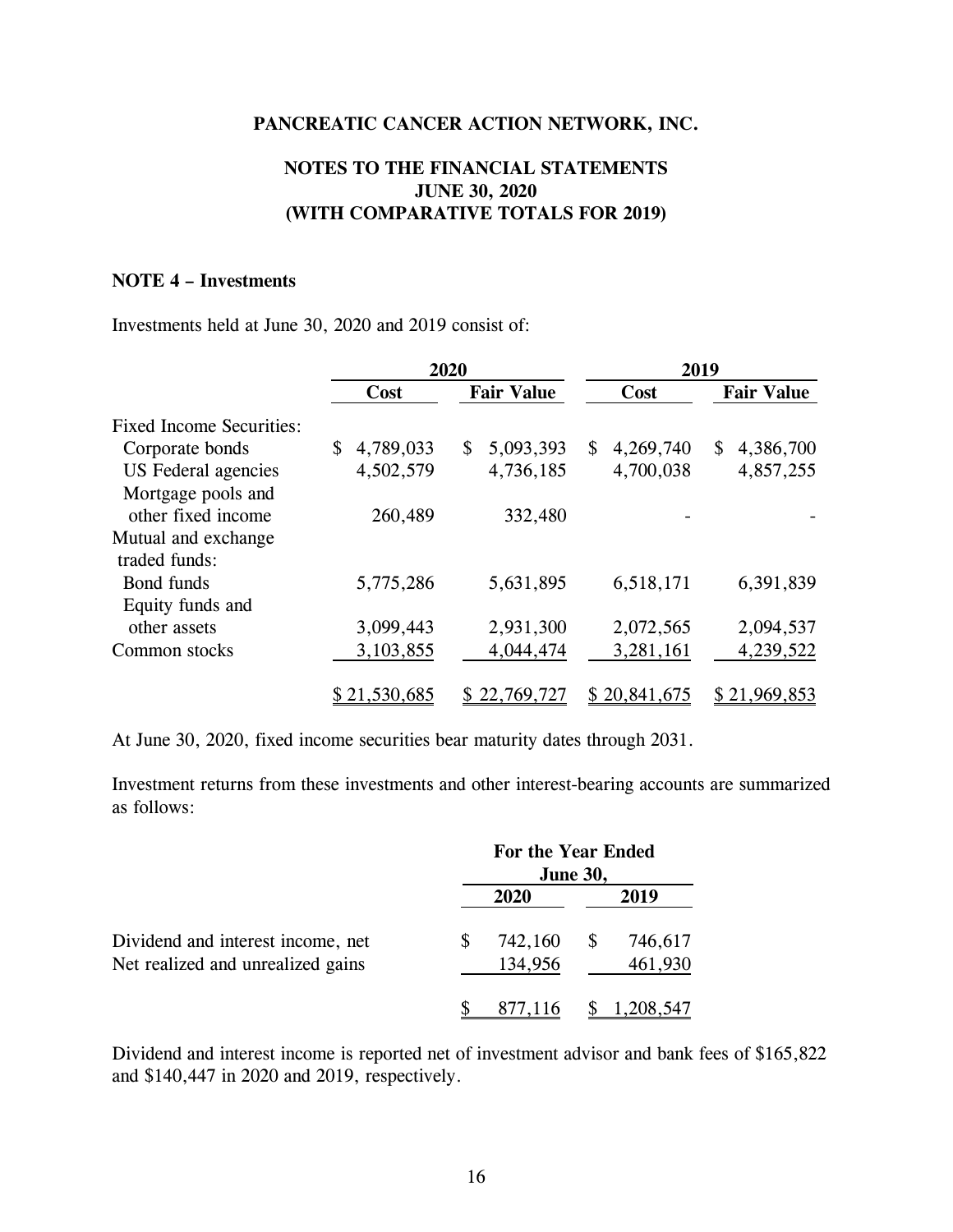# **NOTES TO THE FINANCIAL STATEMENTS JUNE 30, 2020 (WITH COMPARATIVE TOTALS FOR 2019)**

# **NOTE 4 – Investments (Continued)**

The following tables present assets that are measured at fair value on a recurring basis at June 30, 2020 and 2019:

|                     | Fair Value Measurements at June 30, 2020 |  | <b>Total</b>     |         |  |                           |  |              |
|---------------------|------------------------------------------|--|------------------|---------|--|---------------------------|--|--------------|
|                     | Level 1                                  |  | Level 2          | Level 3 |  | 2020                      |  | 2019         |
| <b>Fixed Income</b> |                                          |  |                  |         |  |                           |  |              |
| Securities:         |                                          |  |                  |         |  |                           |  |              |
| Corporate bonds     | \$                                       |  | $$5,093,393$ \\$ |         |  | $$5,093,393$ $$4,386,700$ |  |              |
| <b>US</b> Federal   |                                          |  |                  |         |  |                           |  |              |
| agencies            | 4,736,185                                |  |                  |         |  | 4,736,185                 |  | 4,857,255    |
| Mortgage pools      |                                          |  |                  |         |  |                           |  |              |
| and other fixed     |                                          |  |                  |         |  |                           |  |              |
| income              | 332,480                                  |  |                  |         |  | 332,480                   |  |              |
| Mutual and exchange |                                          |  |                  |         |  |                           |  |              |
| traded funds:       |                                          |  |                  |         |  |                           |  |              |
| Bond funds          | 5,631,895                                |  |                  |         |  | 5,631,895                 |  | 6,391,839    |
| Equity funds and    |                                          |  |                  |         |  |                           |  |              |
| other assets        | 2,931,300                                |  |                  |         |  | 2,931,300                 |  | 2,094,537    |
| Common stocks       | 4,044,474                                |  |                  |         |  | 4,044,474                 |  | 4,239,522    |
| Total               | \$17,676,334                             |  | \$5,093,393      |         |  | \$22,769,727              |  | \$21,969,853 |
|                     |                                          |  |                  |         |  |                           |  |              |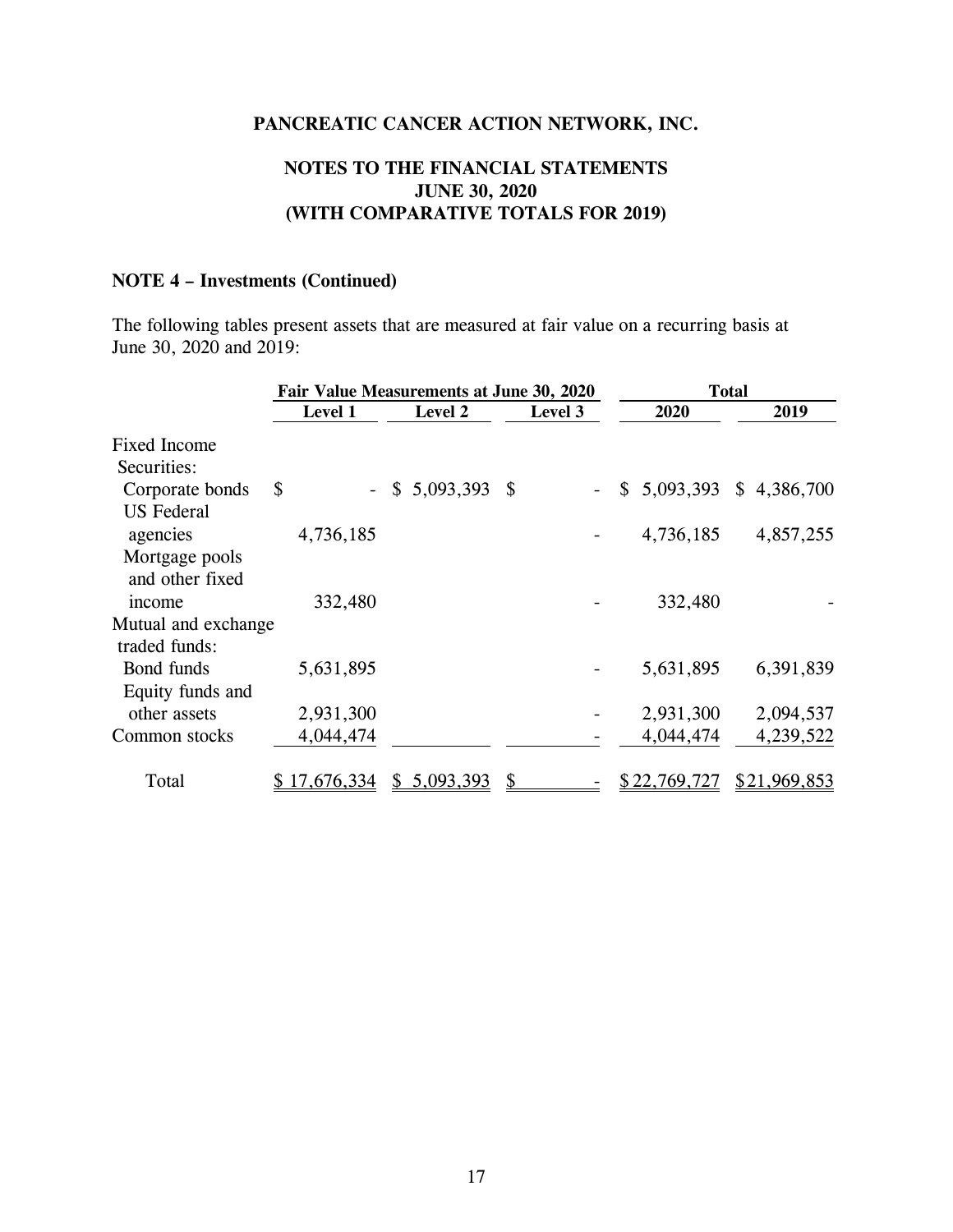# **NOTES TO THE FINANCIAL STATEMENTS JUNE 30, 2020 (WITH COMPARATIVE TOTALS FOR 2019)**

#### **NOTE 5 – Pledges Receivable**

Pledges receivable consists of amounts due in installments from various individuals, foundations, and corporations. Expected future collections as of June 30, 2020 are as follows:

| <b>Year Ending</b><br><b>June 30,</b>    |                 |
|------------------------------------------|-----------------|
| 2021                                     | \$<br>7,313,377 |
| 2022                                     | 6,503,000       |
| 2023                                     | 1,110,000       |
| 2024                                     | 560,000         |
| 2025                                     | 130,000         |
| Thereafter                               | 500,000         |
|                                          | 16,116,377      |
| Less discount at a rate of $3.0\%$       | (807, 844)      |
| Less allowance for uncollectible pledges | (59, 663)       |
|                                          | 15,248,870      |

Uncollectible pledge expense of \$60,000 and \$50,000 was reported in miscellaneous expense in the accompanying statement of activities for the years ended June 30, 2020 and 2019, respectively.

#### **NOTE 6 – Property and Equipment**

Property and equipment consists of the following:

|                                           | <b>June 30,</b> |               |   |             |  |
|-------------------------------------------|-----------------|---------------|---|-------------|--|
|                                           |                 | 2020          |   | 2019        |  |
| Furniture and equipment                   | \$              | 505,317       | S | 495,600     |  |
| Computer software and hardware            |                 | 649,374       |   | 649,374     |  |
| Database system and web-site              |                 | 3,349,052     |   | 3,263,200   |  |
| Leasehold improvements                    |                 | 872,026       |   | 843,288     |  |
|                                           |                 | 5,375,769     |   | 5,251,462   |  |
| Accumulated depreciation and amortization |                 | (4, 487, 703) |   | (3,738,841) |  |
|                                           |                 | 888,066       |   | ,512,621    |  |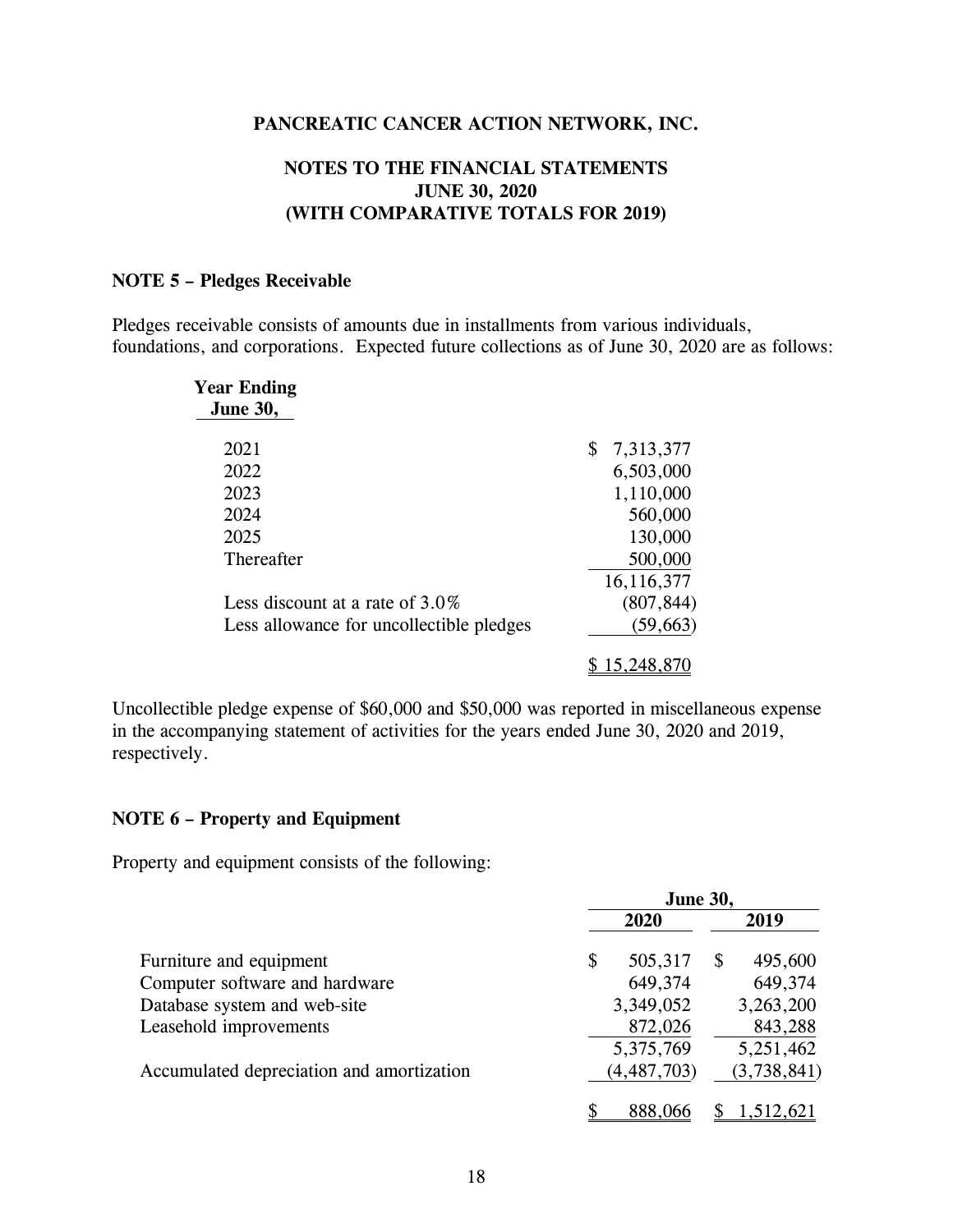# **NOTES TO THE FINANCIAL STATEMENTS JUNE 30, 2020 (WITH COMPARATIVE TOTALS FOR 2019)**

## **NOTE 6 – Property and Equipment (Continued)**

Furniture and equipment includes assets acquired in exchange for capital lease obligations. The cost of capital lease equipment was \$15,817 at June 30, 2020 and 2019. Related accumulated amortization of the capital lease equipment at June 30, 2020 and 2019 was \$13,296 and \$10,545, respectively.

The Organization has internally developed a clinical trials database system for internal use. Development costs for the database system are being amortized over a five-year period. Website development costs are amortized over a three-year period. Amortization of the internally developed clinical trials database system and web-site costs were \$497,768 and \$523,436 for the years ended June 30, 2020 and 2019, respectively.

During the year ended June 30, 2020, the Organization incurred database system development expenditures of \$85,852. These expenditures updated the functionality and expanded utilities and access to the Organization's internal clinical trials database system, including adding patients' and health care professionals' portals.

Total depreciation and amortization expense was \$748,862 and \$782,928 for the years ended June 30, 2020 and 2019, respectively.

# **NOTE 7 – Grant Obligations**

Grant obligations consists of annual award installments and administrative fees due on multiyear research grants that are payable each year in advance, over one to three years.

Future payments on grant obligations as of June 30, 2020 are as follows:

| <b>Year Ending</b> |                                                  |            |
|--------------------|--------------------------------------------------|------------|
| <b>June 30,</b>    |                                                  |            |
| 2021               |                                                  | 8,116,665  |
| 2022               |                                                  | 2,818,000  |
| 2023               |                                                  | 550,000    |
|                    | Less discount rate ranging from $0.29\%$ - 2.78% | (89,666)   |
|                    |                                                  | 11,394,999 |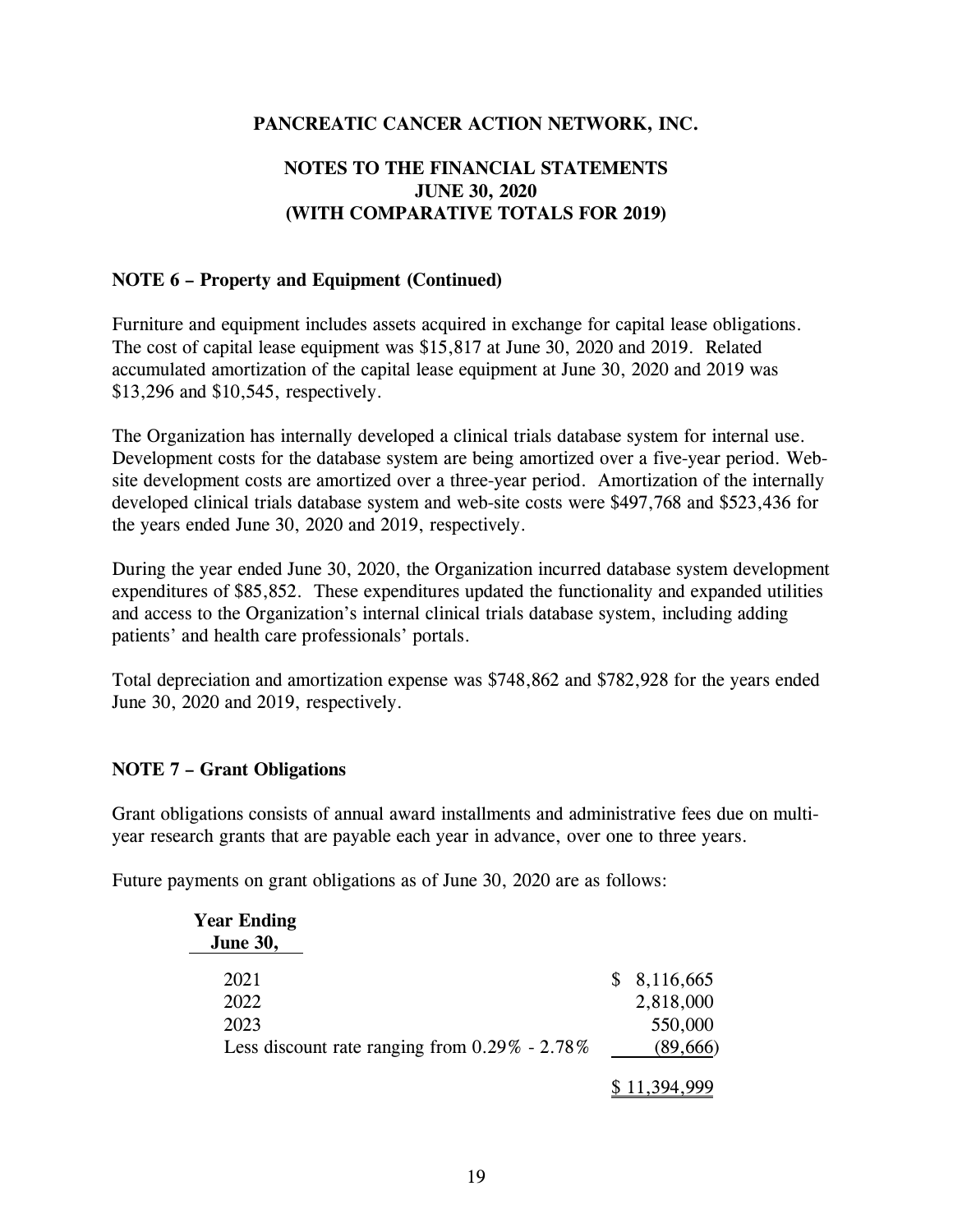# **NOTES TO THE FINANCIAL STATEMENTS JUNE 30, 2020 (WITH COMPARATIVE TOTALS FOR 2019)**

#### **NOTE 7 – Grant Obligations (Continued)**

During the year ended June 30, 2020, the Organization recorded new grant obligations in the amount of \$4,731,160. This amount was comprised of grant awards in the amount of \$4,750,000 and a grant obligation discount in the amount of \$18,840. Also during the year ended June 30, 2020, the Organization recorded new grant agreements related to Precision Promise and Early Detection Initiative in the amount of \$1,355,000.

#### **NOTE 8 – Note Payable**

In March 2020, Congress passed the Paycheck Protection Program, authorizing loans to small businesses for use in paying employees that they continue to employ throughout the COVID-19 pandemic and for rent, utilities and interest on mortgages. Loans obtained through the Paycheck Protection Program are eligible to be forgiven as long as the proceeds are used for qualifying purposes and certain other conditions are met.

In June 2020, the Organization received loan proceeds in the amount of \$1,950,000 under the Paycheck Protection Program (PPP loan). The PPP, established as part of the Coronavirus Aid, Relief and Economic Security Act ("CARES Act"), provides for loans to qualifying businesses for amounts up to 2.5 times of the average monthly payroll expenses of the qualifying business. To the extent it is not forgiven, the Organization would be required to repay that portion at an interest rate of 1% over a period of two years, beginning December 2020 with a final installment in June 2022. Management expects that the entire loan will be used for payroll, utilities and interest; therefore, management anticipates that the loan will be substantially forgiven in the next year, however, final approval of any loan forgiveness amount is subjected to the Small Business Administration.

#### **NOTE 9 – Commitments and Contingencies**

#### *Business Risks Associated with the Impact of COVID-19*

The spread of the coronavirus has resulted in federal, state and local governments mandating various restrictions on public gatherings and stay-at-home orders. Because of the severity and global nature of the COVID-19 pandemic, the impact on the Organization's business could be significant and have a material impact on its financial position and operating results. Certain events and programming have been postponed or rescheduled to accommodate remote attendance. There is significant uncertainty and management is in the process of evaluating the potential future impact on its business and financial statements.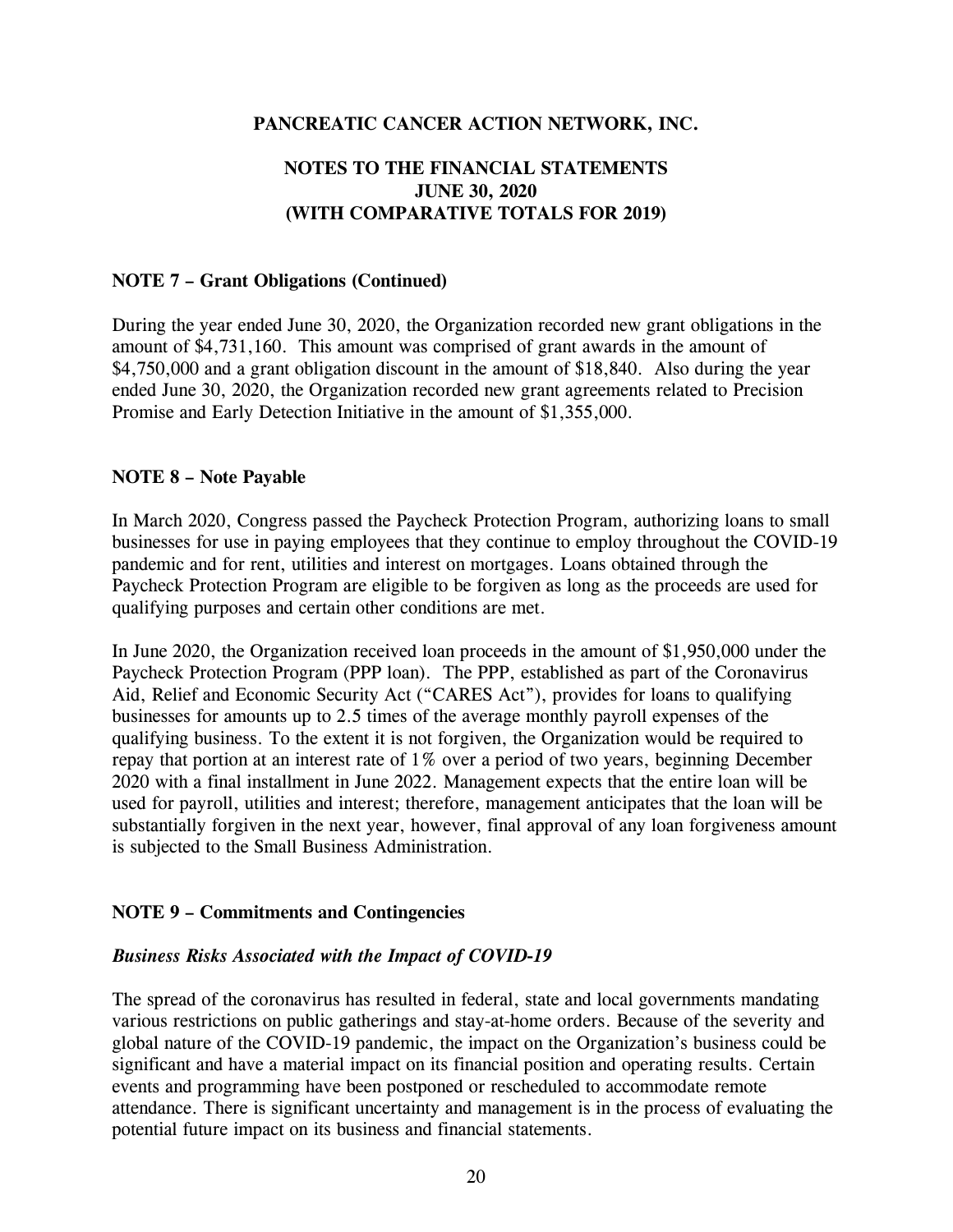# **NOTES TO THE FINANCIAL STATEMENTS JUNE 30, 2020 (WITH COMPARATIVE TOTALS FOR 2019)**

#### **NOTE 9 – Commitments and Contingencies (Continued)**

#### *Facilities Leases*

The Organization is obligated under operating leases for the rental of office space in Manhattan Beach and Washington D.C.

The Manhattan Beach office lease extends through October 2026. Over the lease term, the monthly rent escalation will be from \$67,810 to \$85,900. Rent expense is recognized on a straight-line basis, with the amount of rental expense in excess of the lease payments recorded as a deferred lease liability. The lease requires payment of allocated operating expenses and purchase of a set number of parking spaces at a rate that increases 3% annually. In June 2020, an amendment to the lease was executed that will defer payment of \$360,000 of lease payments (\$30,000 per month) in fiscal year 2021. The deferred lease payments will be paid back starting November 1, 2021 through October 31, 2026.

An amendment to the Washington D.C. lease agreement was executed in May 2020, with monthly payments of \$850 and expires on December 31, 2020.

Future minimum lease payments for the corporate facility operating leases, including minimum parking accommodations, as of June 30, 2020 are as follows:

| <b>Year Ending</b> |                   |
|--------------------|-------------------|
| <b>June 30,</b>    |                   |
| 2021               | \$<br>624,785     |
| 2022               | 1,072,862         |
| 2023               | 1,126,913         |
| 2024               | 1,138,726         |
| 2025               | 1,158,608         |
| Thereafter         | 1,574,946         |
|                    |                   |
|                    | <u>6,696,8</u> 40 |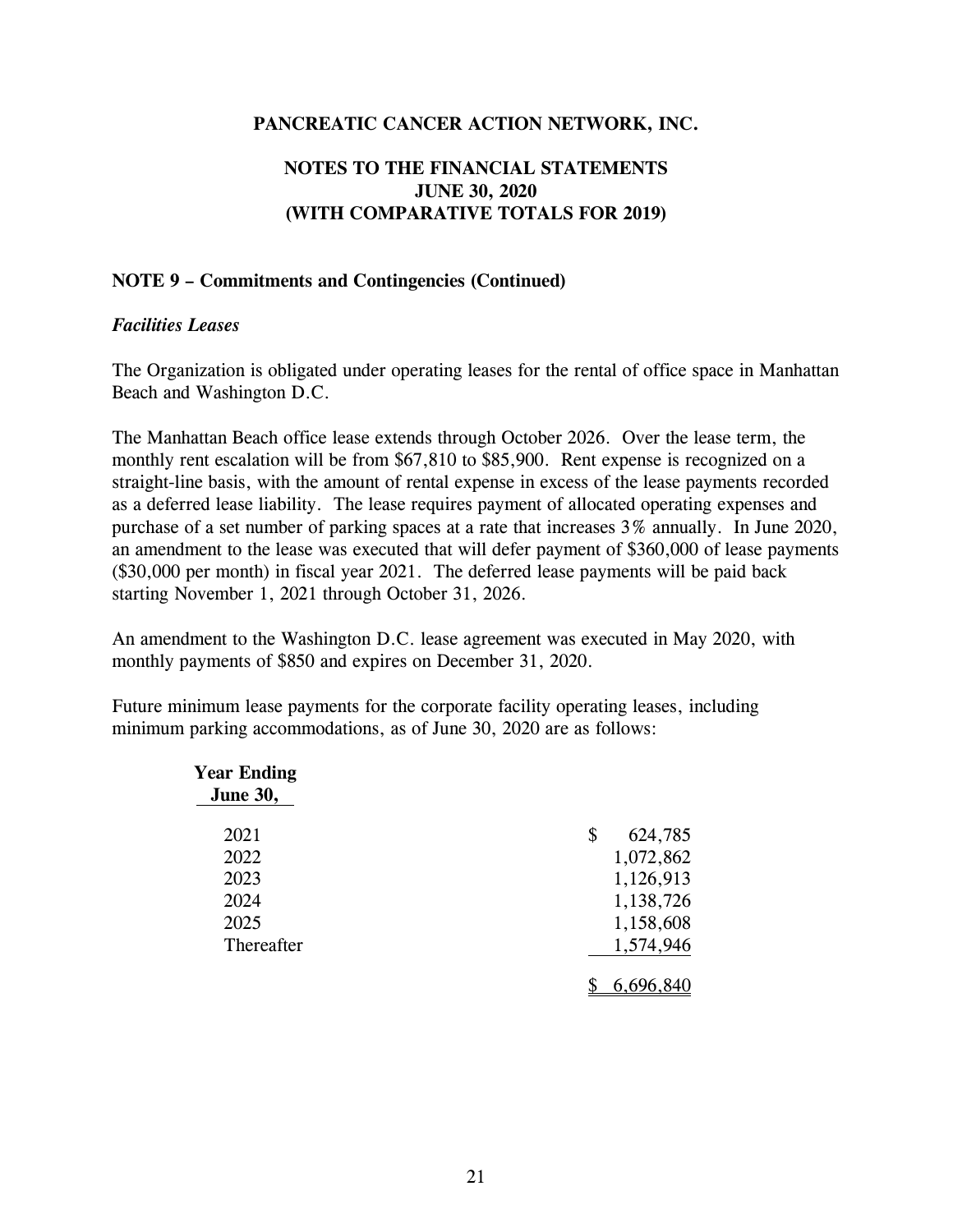# **NOTES TO THE FINANCIAL STATEMENTS JUNE 30, 2020 (WITH COMPARATIVE TOTALS FOR 2019)**

# **NOTE 9 – Commitments and Contingencies (Continued)**

# *Equipment Leases*

The Organization leases office equipment under noncancelable leases that are collateralized by the office equipment acquired under the agreements. A new three-year operating lease was signed in June 2020 with lease payments of \$595 per month. The other lease is recorded as a capital lease and requires monthly payments of \$354, including imputed interest at 3%, and expires in May 2021.

The future minimum capital and operating equipment lease payments are as follows:

| <b>Year Ending</b><br><b>June 30,</b> |    | Capital<br>Lease |    | <b>Operating</b><br>Lease |  |
|---------------------------------------|----|------------------|----|---------------------------|--|
| 2021                                  | \$ | 3,114            | \$ | 7,140                     |  |
| 2022                                  |    |                  |    | 7,140                     |  |
| 2023                                  |    |                  |    | 7,140                     |  |
| Less amount representing interest     |    | (105)            |    |                           |  |
|                                       | S  | 3,009            |    | 21,420                    |  |

During the years ended June 30, 2020 and 2019, rental expense for operating leases was \$1,305,863 and \$1,320,522, respectively.

# *Contractual Obligations*

The Organization has entered into contractual agreements with hotel venues to provide facilities and services for events scheduled to take place through August 2022. The agreements require payment of cancellation fees that range from a minimum of \$0 to \$339,142. The minimum and maximum aggregate cancellation fees for all contracted venues at June 30, 2020 approximates \$360,000 and \$1,270,000, respectively.

# *Litigation*

From time to time, the Organization is involved in certain legal proceedings and claims which arise in the normal course of business. Management does not believe that the outcome of these matters will have a material effect on the Organization's statements of financial position or activities.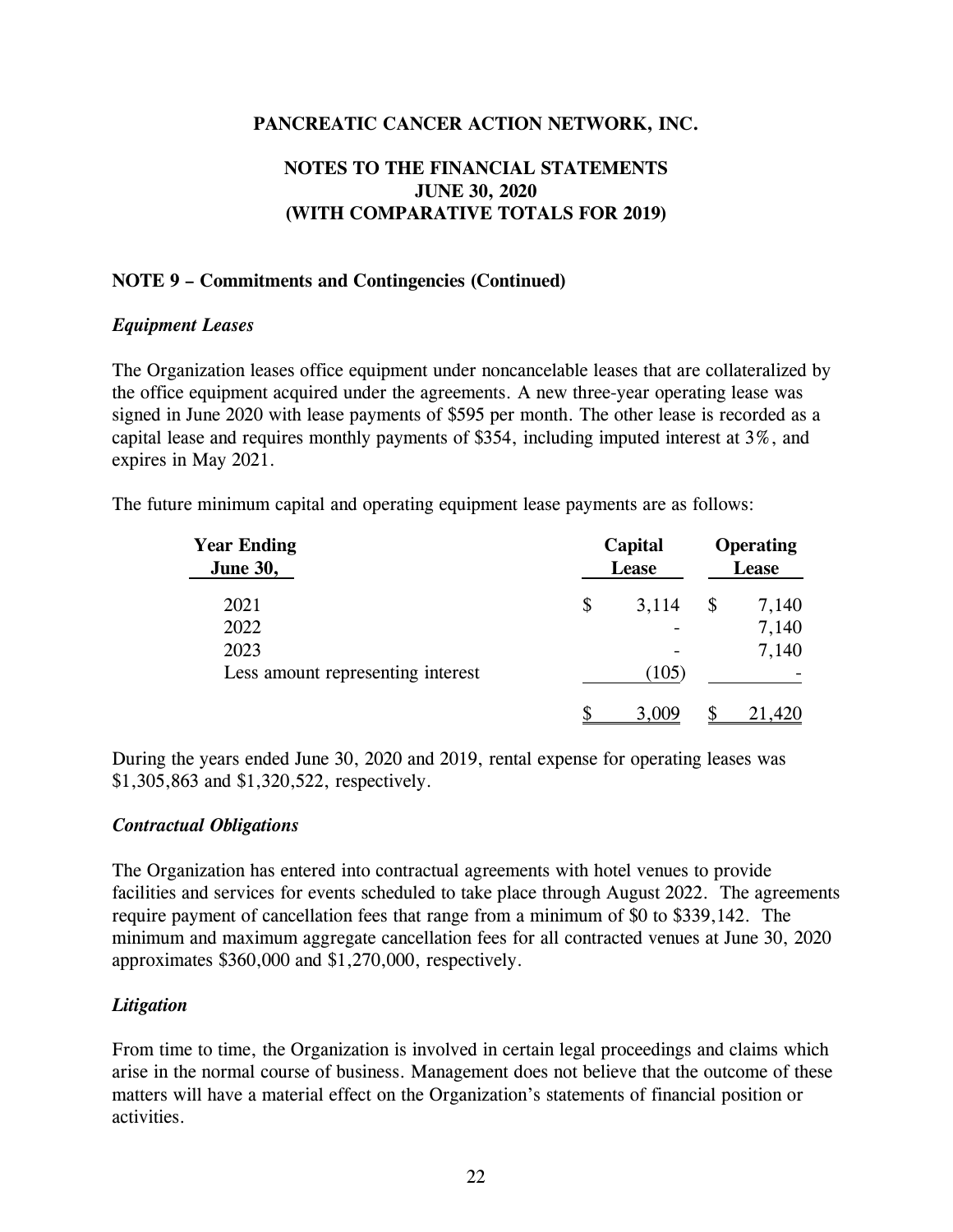# **NOTES TO THE FINANCIAL STATEMENTS JUNE 30, 2020 (WITH COMPARATIVE TOTALS FOR 2019)**

#### **NOTE 10 – Net Assets**

#### *Net Assets without Donor Restrictions*

Net assets without donor restrictions consists of the following:

|                                    | <b>June 30,</b> |              |  |
|------------------------------------|-----------------|--------------|--|
|                                    | 2020            | 2019         |  |
| Undesignated                       | \$14,235,504    | \$12,591,755 |  |
| Board designated operating reserve | 13,040,000      | 12,070,000   |  |
|                                    | \$27,275,504    | \$24,661,755 |  |

The Organization defines Board Designated Operating Reserve as the portion of net assets without donor restrictions that has been designated for use in emergencies and to sustain financial operations in the event budgeted revenues are not realized or unforeseen expenses are incurred. The presence of an operating reserve provides the Organization with flexibility to respond adeptly to rapidly changing economic and other conditions that warrant an immediate shift in strategy. The Board has established a target of maintaining a minimum, fully funded operating reserve sufficient to fund four months of budgeted operating costs as modified for projected availability of financial resources restricted for the purpose of funding a growing research grant portfolio. At June 30, 2020 and 2019, the Board Designated Operating Reserve balance was \$13,040,000 and \$12,070,000, respectively, and represented approximately four months of fiscal operating expense for each year.

#### *Net Assets With Donor Restrictions*

Net assets with donor restrictions consists of the following:

| <b>Program</b>             | <b>Available</b><br><b>June 30,</b><br>2019 | <b>New</b><br><b>Revenue</b> | Expenditures/<br><b>Release from</b><br><b>Restrictions</b> | <b>Available</b><br><b>June 30,</b><br>2020 |
|----------------------------|---------------------------------------------|------------------------------|-------------------------------------------------------------|---------------------------------------------|
| Research                   | \$22,193,906                                | 4,606,678<br>S.              | \$(12, 422, 664)                                            | \$14,377,920                                |
| Education/training         | 995,000                                     | 115,720                      | (520,000)                                                   | 590,720                                     |
| Patient services           | 100,000                                     | 1,152,310                    | (1,252,310)                                                 |                                             |
| Subject to passage of time | 1,086,617                                   | 8,487                        | (86, 618)                                                   | 1,008,486                                   |
|                            | \$24,375,523                                | 5,883,195                    | \$(14, 281, 592)                                            | 15,977,126                                  |